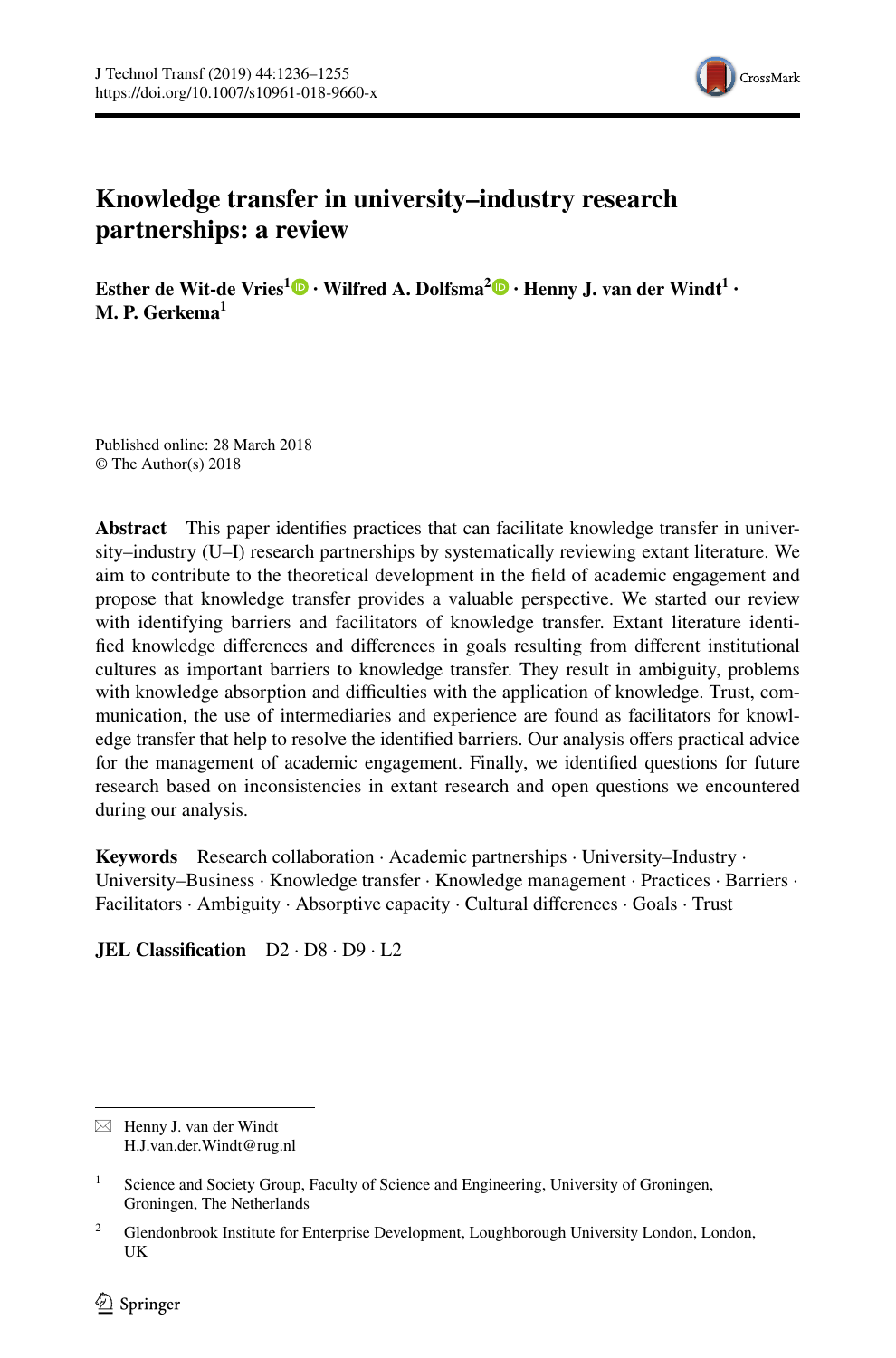# **1 Introduction**

## **1.1 Knowledge transfer practices in U–I collaborations**

Knowledge transfer between academia and industry is considered an important driver of innovation and economic growth as it eases the commercialization of new scientifc knowledge within frms (Bercovitz and Feldmann [2006;](#page-16-0) Mowery and Nelson [2004\)](#page-18-0). Researchers beneft from the interaction with industry as well, as it can inspire new research directions and provides additional funding (D'Este and Perkmann [2011](#page-17-0)). Over the past decades, research into academic engagement increased. Most of this research studied academic entrepreneurship (Agrawal [2001;](#page-16-1) Shane [2005](#page-18-1)), which includes patenting, licensing, joint ventures, spin-ofs and so forth. However, there are other ways for academics to ensure application of their knowledge these practices focus predominantly on knowledge exchange (Salter and Martin [2001](#page-18-2); Alexander and Childe [2013](#page-16-2)). These forms of interaction have been referred to as academic engagement or academic partnership (Perkmann et al. [2013](#page-18-3)). In this paper we focus on these kinds of academic engagement which we defne as research partnerships based on "high relational involvement in situations where individuals and teams from academic and industrial contexts work together on specifc projects and produce common outputs" (Perkmann and Walsh [2007,](#page-18-4) p. 263). This means that we will focus on research partnerships, collaborative research, contract research and consulting while collaborations with limited interaction or that require little or no new research are excluded.

Although university income from academic engagement outranks income derived from selling intellectual property (IP) (Perkmann et al. [2011](#page-18-5)) and is valued higher by industry (Cohen [2002\)](#page-17-1), researchers into university–industry interactions have ignored these forms of collaborations for a long time. Since 2006 research into academic engagement is increasing (Perkmann et al. [2013](#page-18-3)). Up till now, the feld is still behind in the development of theoretical perspectives. We propose that research into academic engagement can build on theory on knowledge transfer to fll this gap. Academic engagement, after all, aims to develop novel knowledge that benefts the academic and industrial partner. This requires bidirectional knowledge sharing to identify relevant problems, share and develop new insights, and the transfer and implementation of knowledge or technology.

In this paper we aim to map extant knowledge and perspectives on knowledge transfer in academic engagement through a systematic literature review. Additionally, we identify open questions for future research. Besides our aim to develop a theoretical perspective to study academic engagement our focus on knowledge transfer adds to previous reviews on academic engagement. As those have focussed on characteristics of researchers and institutions (Perkmann et al.  $2013$ ), factors that affect collaboration but did not focus on academic engagement, its management or knowledge transfer (Ankrah and AL-Tabbaa [2015;](#page-16-3) Agrawal [2001\)](#page-16-1), tried to defne academic engagement (Perkmann and Walsh [2007](#page-18-4)) or discussed policies (Hagedoorn [2002](#page-17-2); Hagedoorn et al. [2000\)](#page-17-3).

In this review we discuss which theoretical frames could deepen our understanding of university–industry (U–I) knowledge transfer, identify barriers and facilitators of knowledge transfer and use a 'practices perspective' to identify ways to deal with these barriers. This allows us to emphasize social interactions, managerial aspects and concrete activities that enhance knowledge transfer. The term "practice" can refer to a broad range of activities. We use the term to refer to institutionalized daily events at a workplace (Nicolini [2009\)](#page-18-6). The abstraction level we use is such that it can be translated into managerial implications. In adopting this focus we follow a developing interest in organization science that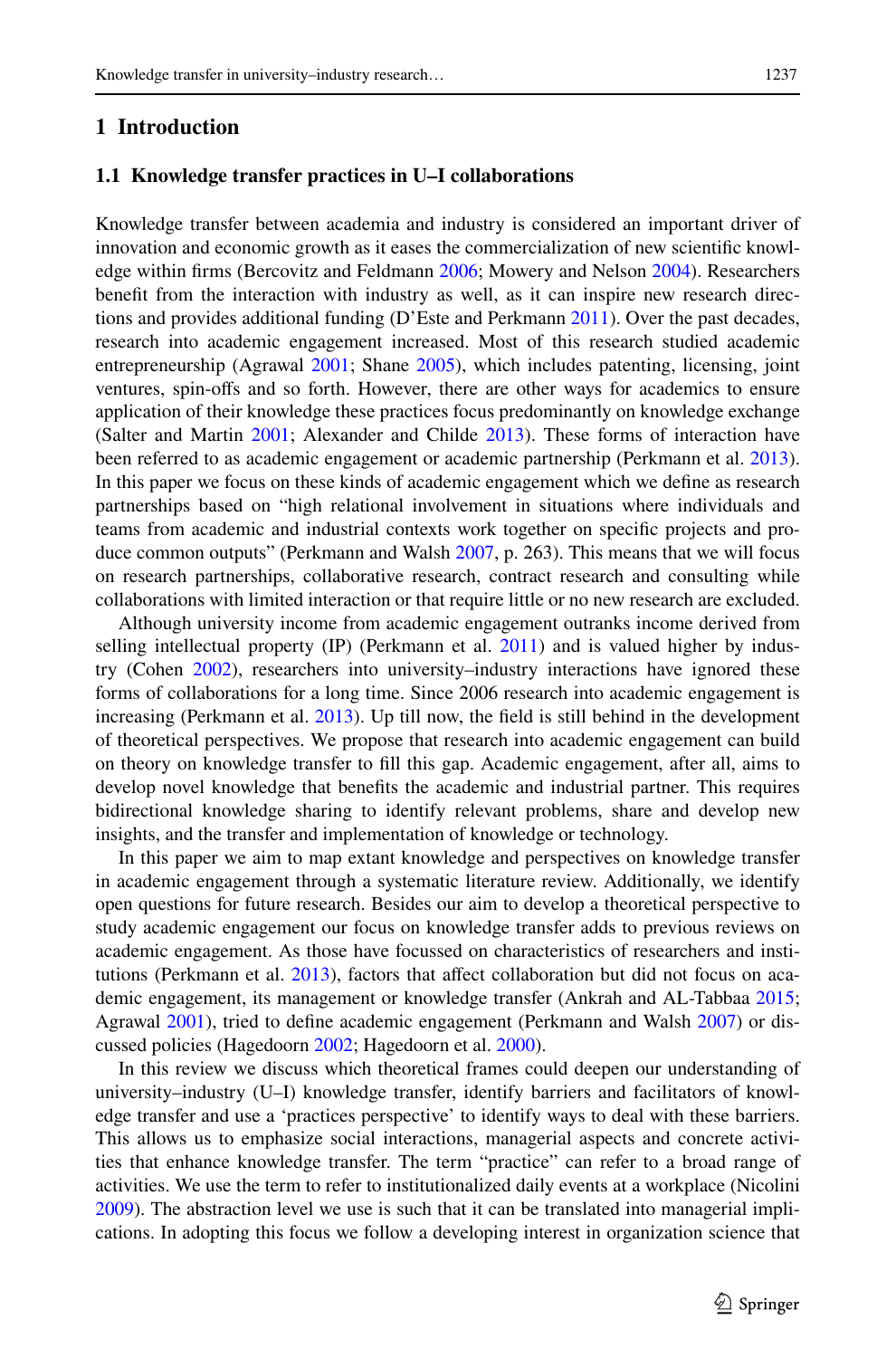seeks a detailed understanding of 'what is actually done', or "the micro-level", and how to make sense of those activities (Nicolini [2009\)](#page-18-6).

To defne knowledge transfer we used the defnition by Bloedon and Stokes ([1994,](#page-17-4) p. 44) who defned this as 'the process by which knowledge concerning the making or doing of useful things contained within one organized setting is brought into use within another organizational context'. Knowledge transfer practices are then defned as the activities that facilitate what is needed to bring knowledge into use in another organization's context, such as, teaching, the management of interactions and sharing data and technology.

This paper continues with a methodological section that describes our review process. The third section outlines our analysis of the literature resulting from our review. In that section we provide an overview of theoretical perspectives and activities that have been described in previous research. We aim to realize generalization and accumulation of knowledge and to identify issues which are inconclusive or have been ignored in the extant literature and provide practices that facilitate the management of academic engagement in practice. The paper concludes with translating these insights into an analytical framework and research agenda.

## **1.2 Methodology**

Following previous research in the feld of U–I research (for example Perkmann et al. ([2013\)](#page-18-3) and Ankrah and AL-Tabbaa ([2015\)](#page-16-3) we used the principles and process of a systematic literature review (Tranfeld et al. [2003\)](#page-19-0). While conducting our review we encountered some problems in our search process. The main problem was that there is little consistency in the terminology used to describe research partnerships/academic engagement and knowledge transfer. Secondly, the literature that focusses on knowledge transfer and management of such collaborations is scarce. As a result, combining key words such as academic engagement or research partnerships with knowledge transfer or knowledge management provided limited results. We developed a methodology that overall followed the analytical process of a systematic review but difers from other systematic reviews when it comes to searching and identifying relevant literature. Therefore, the following section describes our method in detail.

## **1.3 Scope**

Previous reviews by Agrawal [\(2001](#page-16-1)), Hagedoorn et al. [\(2000](#page-17-3)) and Hagedoorn ([2002\)](#page-17-2) concluded that there was a lack of research into transfer channels other than commercialization. Also Perkmann et al. [\(2013](#page-18-3)) found that literature on academic engagement was mainly published after 2006. Therefore, we did not expect to fnd many papers on knowledge transfer before 2002 and selected the period 2002–2016 for our review. We also searched the period 1997–2001 to verify the fndings by Perkmann et al. ([2013\)](#page-18-3), but we did not fnd relevant papers in this period. We only searched within English peer reviewed journal articles. Instead of limiting our search to a list of prominent journals we decided to include a wide range of economic and managerial literature. This was necessary as literature on research partnerships is widespread. We used the following academic databases: Emerald, Web of Knowledge and Business Source Premier. In the end we identifed relevant papers in 26 diferent journals. There were only six journals in which we found more than 1 paper, three of those had published two papers and three published three papers.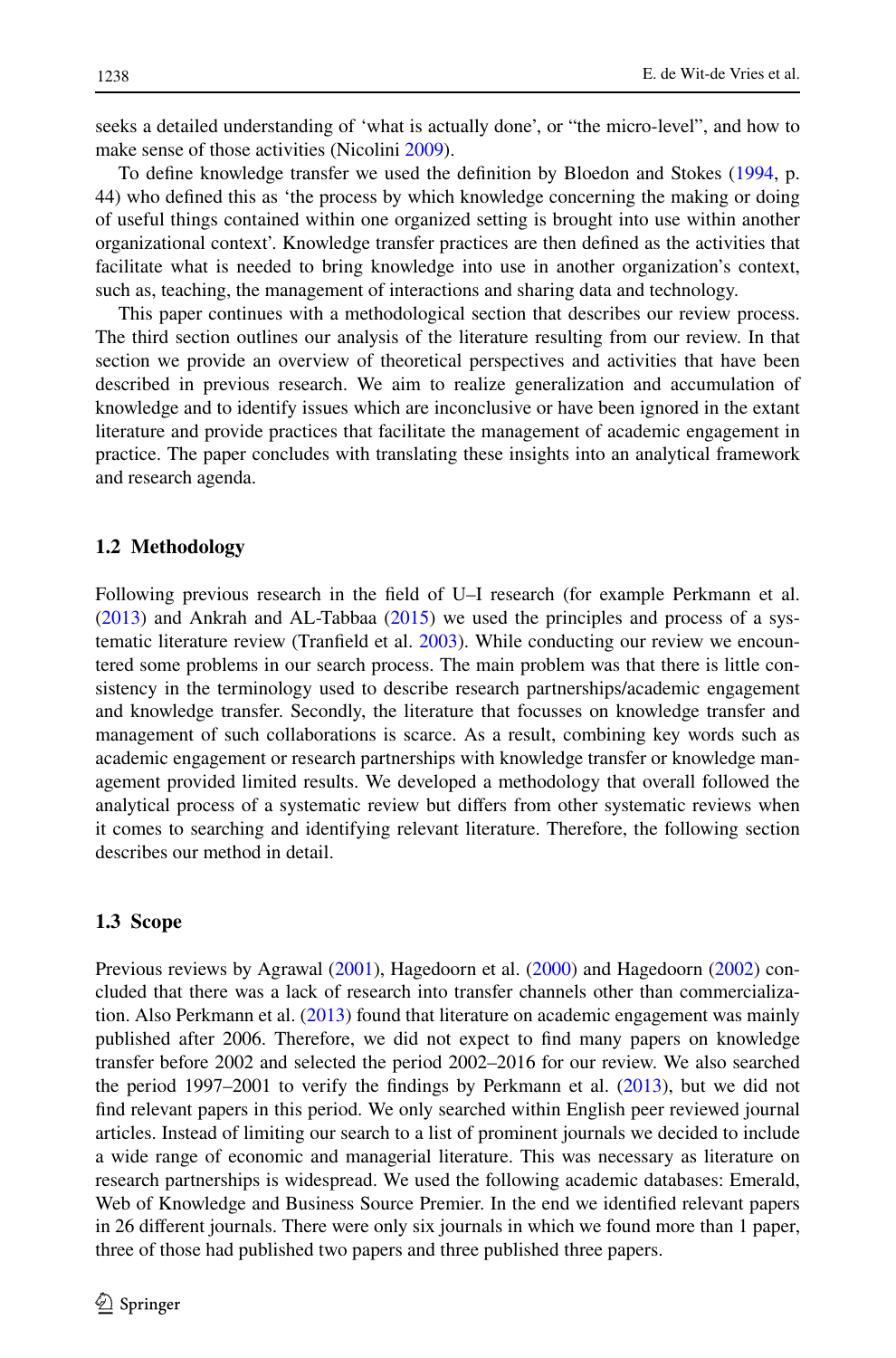## **1.4 Search protocol**

The initial search strategy was to fnd papers discussing "research partnership\*", "academic engagement" or papers that combined "scienc\*, academi\* or university" with "industry\* or business", in combination with "knowledge management", "knowledge transfer" or "technology transfer". This, however, did not provide many useful results. Therefore, we changed the search strategy to an approach in which we used broad Boolean search strings to identify papers on academic engagement from which we manually selected the ones that discuss research partnerships in relation to knowledge transfer. We searched in: titles, keywords and abstracts using the terms: 'University–business', 'university–industry' "academic engagement" and "research partnership" (other terms for university such as 'Academ\*' and 'Higher Education' 'science' did not yield additional results), combined with one of the terms 'collaborat\*', 'cooperation\*', 'partnership\*', 'engage\*', 'relation\* 'research' 'alliance\*'. The term 'research' generated results for a broad range of terms used to indicate collaborations such as joint research, collaborative research, contract research and so on. Our search terms were based on previous reviews by Ankrah and AL-Tabbaa ([2015\)](#page-16-3) and Perkmann et al. [\(2013](#page-18-3)). The results from the Boolean search from the three literature databases were combined in Rayyan (Ouzzani et al. [2016](#page-18-7)). In total we found about 890 unique papers.

From these results we selected papers that could help us answer the following research questions: What is known about knowledge transfer in academic engagement according to the extant literature. How can failure and success of knowledge transfer be explained? And what practices facilitate the transfer of knowledge in academic engagement? We used the following steps and criteria (see Fig. [1](#page-3-0)). First, we excluded papers that focus solely on entrepreneurial activities like patenting, liaison offices, science-hubs and other intermediary organisations. Second, we excluded papers that were not related to knowledge transfer. Third, we only included papers that gave theoretical explanations relating to efectiveness of knowledge transfer, papers that identifed factors that infuence knowledge transfer and papers that describe knowledge transfer practices and management practices that infuence

<span id="page-3-0"></span>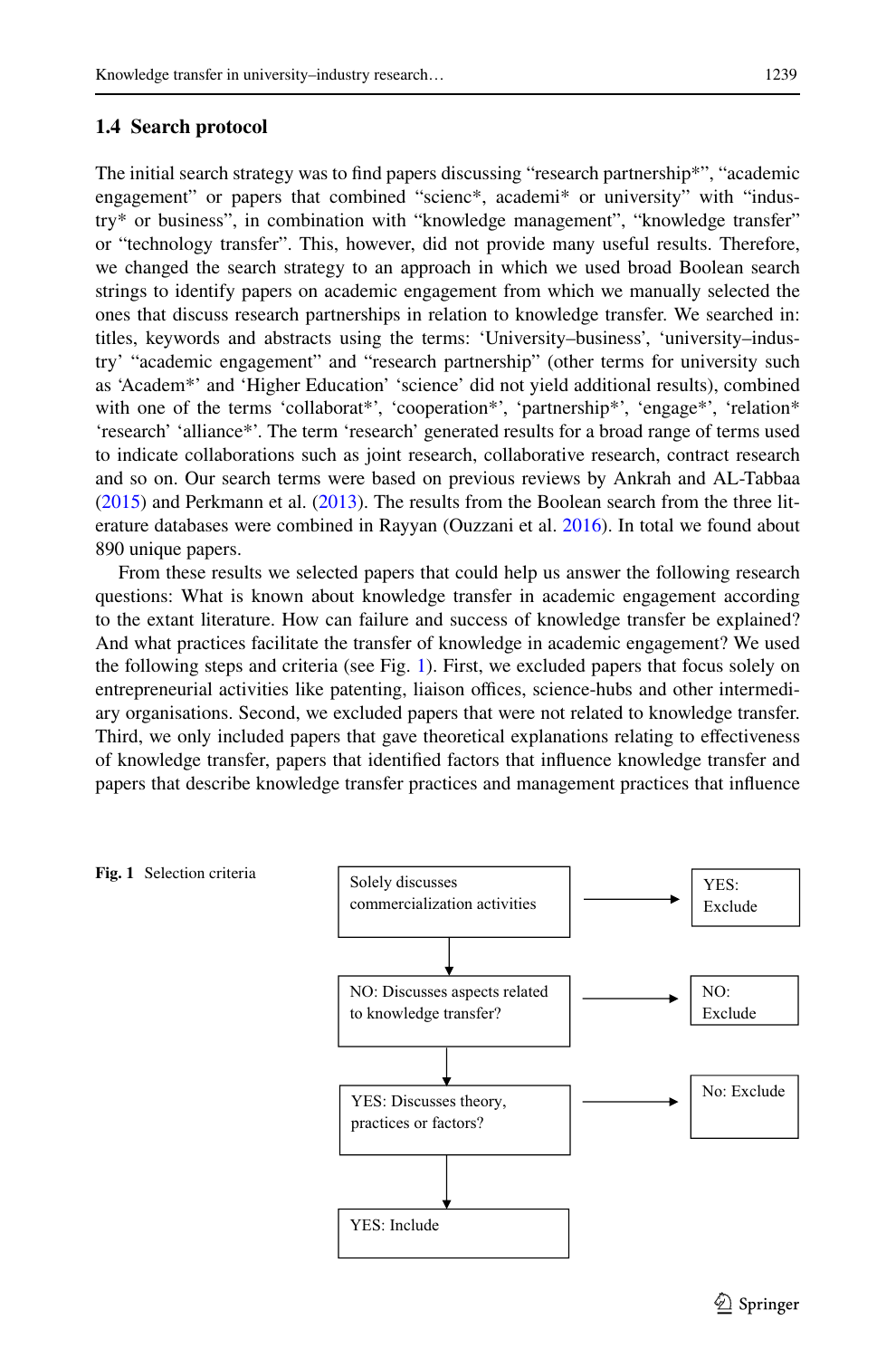knowledge transfer. If the abstract was unclear about the content, the decision to include a paper was made after scanning the whole paper.

There are not many papers that focus explicitly on knowledge transfer in academic engagement (Bruneel et al. [2010](#page-17-5)). To find literature that discusses knowledge transfer we frst identifed the factors that afect knowledge transfer in inter-organizational collaboration. This can be justifed when we follow the logic that academic engagement is a specifc form of inter-organizational collaboration or alliance (see for example Galan-Muros and Plewa [2016\)](#page-17-6). Additionally, we looked for research that confrmed the relevance of the factors we identifed for academic engagement. To identify the inter-organizational factors we used a paper by Van Wijk et al. [\(2008](#page-19-1)). This study combined results from 75 papers on knowledge transfer to re-evaluate previous quantitative fndings from inter- and intraorganizational studies. We only used the factors that were relevant for inter-organizational collaborations, absorptive capacity, ambiguity, cultural diferences, diferences in goals, trust and tie-strength (Fig. [2](#page-4-0)).

These factors and their defnitions (see below) were used to decide which of the papers on academic engagement in our results discussed topics that could be related to knowledge transfer. Van Wijk et al. [\(2008](#page-19-1)) identifed "absorptive capacity" and "ambiguity" as important factors. Given that these factors relate to diferences in knowledge background and the complexity of knowledge we included all research that discussed diferences in knowledge background and knowledge characteristics. "Cultural diferences" and "differences in goals" were also identifed by van Wijk et al. [\(2008](#page-19-1)) and literature that discussed such diferences was therefore included. "Trust" and "tie-strength" were identifed as important facilitators. We therefore included literature that discussed these factors, but also other forms of relational capital. We found 35 papers that discussed relevant insights into knowledge transfer after applying the inclusion and exclusion criteria (for an overview of the papers see Table [1](#page-5-0)).

#### **1.5 Data analysis process**

The next step was to analyse the papers we selected. First, we prepared a table which summarized the research questions and answers. Second, we identifed the information that related to knowledge transfer and included this in our table. Third, we organized our literature in line with three themes—cognitive diference, institutional diferences and social capital in a summarizing document that formed the basis for the analysis.



<span id="page-4-0"></span>**Fig. 2** Publications per year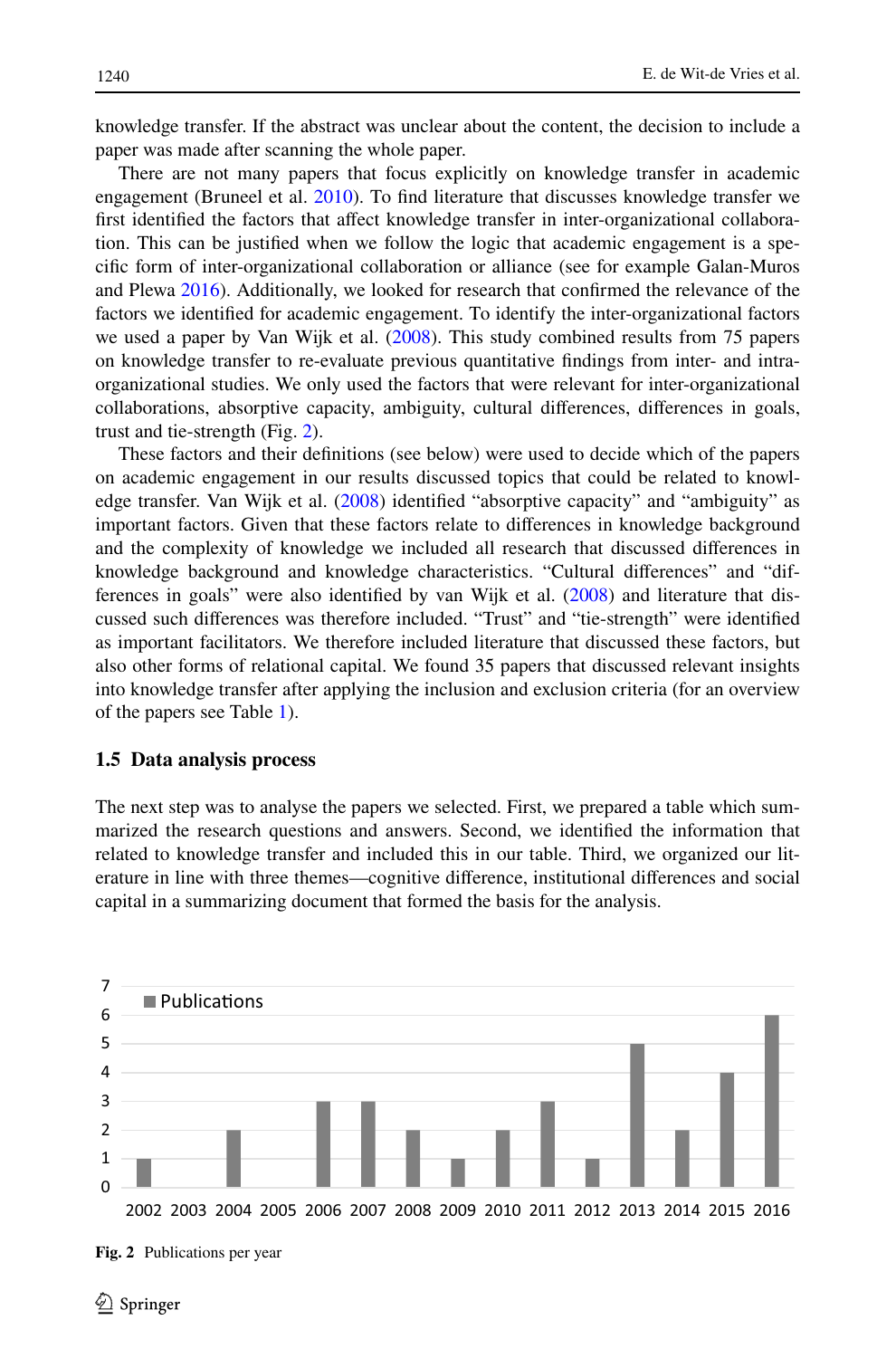<span id="page-5-0"></span>

| Topic                 | Core publications                                                                                                                                                                                                                                                                                                                                                                                                                                                                                                                                                                                                                                     |
|-----------------------|-------------------------------------------------------------------------------------------------------------------------------------------------------------------------------------------------------------------------------------------------------------------------------------------------------------------------------------------------------------------------------------------------------------------------------------------------------------------------------------------------------------------------------------------------------------------------------------------------------------------------------------------------------|
| Cognitive differences | Alexander and Childe (2013), Al-Tabbaa and Ankrah (2016), Azevedo Ferreira<br>and Rezende Ramos $(2015)$ , Barnes et al. $(2002)$ , Buganza et al. $(2014)$ , Can-<br>hoto et al. $(2016)$ , Corley et al. $(2006)$ , Daghfous $(2004)$ , D'Este and Perkmann<br>(2011), Gertner et al. (2011), Hadjimanolis (2006), Galan-Muros and Plewa<br>$(2016)$ , Harryson et al. $(2007)$ , Johnson and Johnston $(2004)$ , McCabe et al.<br>$(2016)$ , Mesny and Mailhot $(2007)$ , Perkmann et al. $(2011)$ , Sandberg et al.<br>(2015), Santoro and Bierly (2006), Steinmo (2015), Ulhøi et al. (2012), Wallin<br>et al. $(2014)$ and Wang and Lu $(2007)$ |
| Differences in goals  | Al-Tabbaa and Ankrah (2016), Azevedo Ferreira and Rezende Ramos (2015),<br>Barnes et al. $(2002)$ , Canhoto et al. $(2016)$ , Estrada et al. $(2016)$ , Ghauri and<br>Rosendo-Rios (2016), Mesny and Mailhot (2007), McCabe et al. (2016), Mesny<br>and Morandi (2010), Muscio and Pozzali (2013), Plewa et al. (2013a), Steinmo<br>$(2015, 2013)$ , Wallin et al. $(2014)$ and Zhu and Hawk $(2015)$                                                                                                                                                                                                                                                 |
| Social capital        | Barnes et al. (2002), Bruneel et al. (2010), Buganza et al. (2014), Canhoto et al.<br>$(2016)$ , Chin et al. $(2011)$ , Philbin $(2008)$ , Pinheiro et al. $(2015)$ , Plewa et al.<br>$(2013a, b)$ , Sandberg et al. $(2015)$ , Sherwood and Covin $(2008)$ , Steinmo $(2015)$<br>and Ulhøi et al. $(2012)$                                                                                                                                                                                                                                                                                                                                           |

## **2 Factors infuencing knowledge transfer**

Before turning to the analysis of the selected papers we will discuss the defnitions of and relations between the factors identifed by Van Wijk et al. [\(2008](#page-19-1)) and relate them to literature on academic engagement. The factors relating to *cognitive diferences* are ambiguity and absorptive capacity. They relate to diferences in knowledge background between the frm and the academics. Similarity in knowledge backgrounds makes it easier to understand and absorb new knowledge that results from the collaboration. Knowledge ambiguity refers to a situation where dissimilarities in knowledge result in "inherent and irreducible uncertainty regarding what the underlying knowledge components and sources are precisely, and how they interact" (van Wijk et al. [2008](#page-19-1)). It is an aggregated term for various knowledge characteristics of which the tacit nature (Polanyi [1966\)](#page-18-8), complexity and the limited possi-bilities for specification (Simonin [1999\)](#page-19-2) are the most important. Knowledge that has these characteristics is hard to identify, understand and transfer (ibid.). Hence, ambiguity is negatively related to knowledge transfer and hard to resolve without on the job training (Van Wijk et al. [2008](#page-19-1)).

Absorptive capacity refers to the ability to recognize, assimilate and apply new external knowledge (Cohen and Levinthal [1990\)](#page-17-7). The capability of frms to absorb new knowledge depends on the shared knowledge base of the academics and the frm employees. It has a strong relationship with causal ambiguity, as it also strongly depends on a shared knowledge base (Cohen and Levinthal [1990](#page-17-7)).

The relevance of ambiguity and absorptive capacity in the context of U–I collaboration was confrmed by Santoro and Bierly [\(2006](#page-18-9)). They showed that technological relatedness and technological capability (which increases absorptive capacity) were the most important facilitators of knowledge transfer in U–I collaborations. In the same study, tacitness and explicitness (related to knowledge ambiguity) moderated knowledge transfer negatively.

*Institutional factors* are cultural diferences and shared goals. The term cultural diferences is used to indicate a lack of shared meaning and social conventions (Tsai and Ghoshal [1998\)](#page-19-3). This complicates collaboration because diferent languages, opinions, social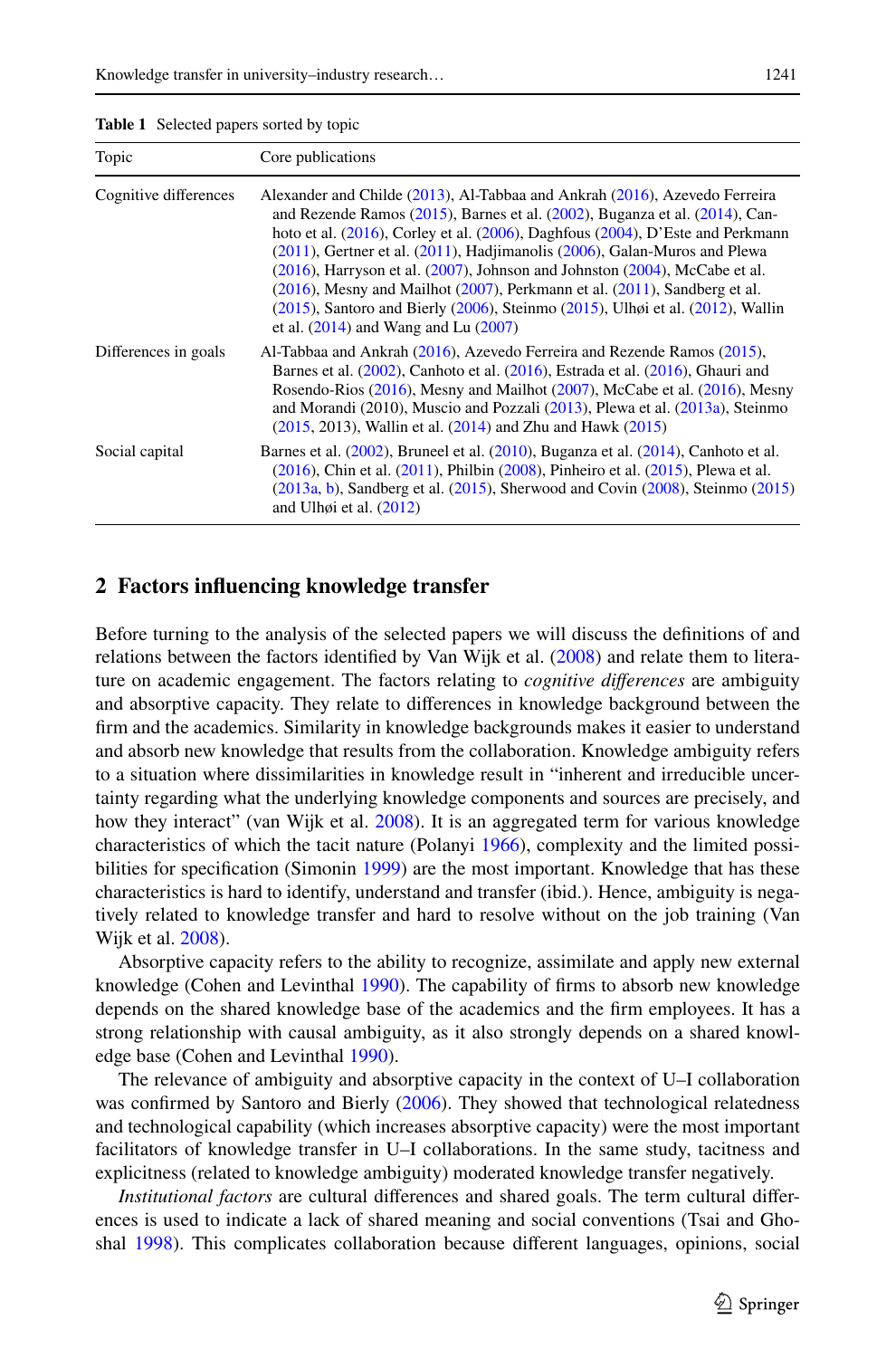behaviours, norms and beliefs make the interpretation of behaviour and knowledge more difficult (Lane and Lubatkin [1998;](#page-17-19) Mowery and Shane [2002;](#page-18-18) Simonin [1999\)](#page-19-2).

Diferent goals relate to the diferent ways in which business and academia beneft from knowledge. Shared goals are needed to reach a common understanding of the desired output and the interpretation of results (Tsai and Ghoshal [1998](#page-19-3)). When shared goals are lacking it becomes more difficult to understand the implications and cause effect relations of the knowledge developed, which causes ambiguity (Partha and David [1994\)](#page-18-19). Diferent goals are also seen as an obstacle to build trust (Davenport et al. [1998\)](#page-17-20). The relevance of cultural diferences for U–I collaborations is confrmed by research from Bruneel et al. ([2010\)](#page-17-5), Cyert and Goodman ([1997\)](#page-17-21), Liyanage and Mitchell ([1994\)](#page-17-22), Partha and David ([1994\)](#page-18-19), Galan-Muros and Plewa [\(2016](#page-17-6)) and Ghauri and Rosendo-Rios [\(2016](#page-17-17)).

*Social capital* in the form of tie strength and trust refects the closeness of a relationship and positively infuences knowledge transfer (Bloedon and Stokes [1994](#page-17-4); Bruneel et al. [2010;](#page-17-5) Davenport et al. [1998](#page-17-20); Santoro and Gopalakrishnan [2001\)](#page-18-20). Tie strength is a measure for the frequency of interactions and communication. While trust is used to express the reliability of a partner (Hansen [1999\)](#page-17-23). Tie strength infuences trust positively. Additionally, trust and tie strength are associated with the commitment to help a partner to understand new knowledge (Hansen [1999;](#page-17-23) Inkpen [2000](#page-17-24)). Sherwood and Covin [\(2008](#page-18-17)) found that trust is positively associated with tacit knowledge transfer, as trust increases open communication and the willingness to share knowledge. The importance of social capital (trust and tie strength) has been confrmed for academic engagement (Amabile et al. [2001](#page-16-7); Philbin [2008;](#page-18-15) Plewa et al. [2013a;](#page-18-14) Schartinger et al. [2002\)](#page-18-21).

As can be seen from the previous text, the factors that infuence knowledge transfer are interrelated. Trust is positively infuenced by tie strength and shared goals, and negatively by ambiguity and organizational diferences. Tie strength improves absorptive capacity, as more interaction provides more opportunities to exchange knowledge. Ambiguity can be reduced by tie strength as well. Reduced ambiguity in return improves absorptive capacity and the understanding of the goals and needs of the partner. When there are large diferences between organizational cultures, it is more likely that organizations have diferent research goals and possibly also diferent knowledge backgrounds. This can result in more ambiguity and less trust in that the partner will do what is right for you.

## **3 Results**

In the following part we will discuss the fndings from the literature we reviewed. For each of the three topics we identifed we will discuss the theoretical insights, their implications and the associated practices for successful knowledge transfer.

#### **3.1 Cognitive diferences**

We start with a general discussion on knowledge flows in academic engagement. After this, we turn to theoretical insights about how knowledge diferences and characteristics infuence the efectiveness of knowledge exchange and absorptive capacity. Finally, we discuss how diferent practices of knowledge exchange are infuenced by these factors and which practices help to improve knowledge transfer from a cognitive diferences perspective.

Looking at the papers in our review, the overall picture is that the extant literature pays little attention to the knowledge contribution of industrial partners. The majority of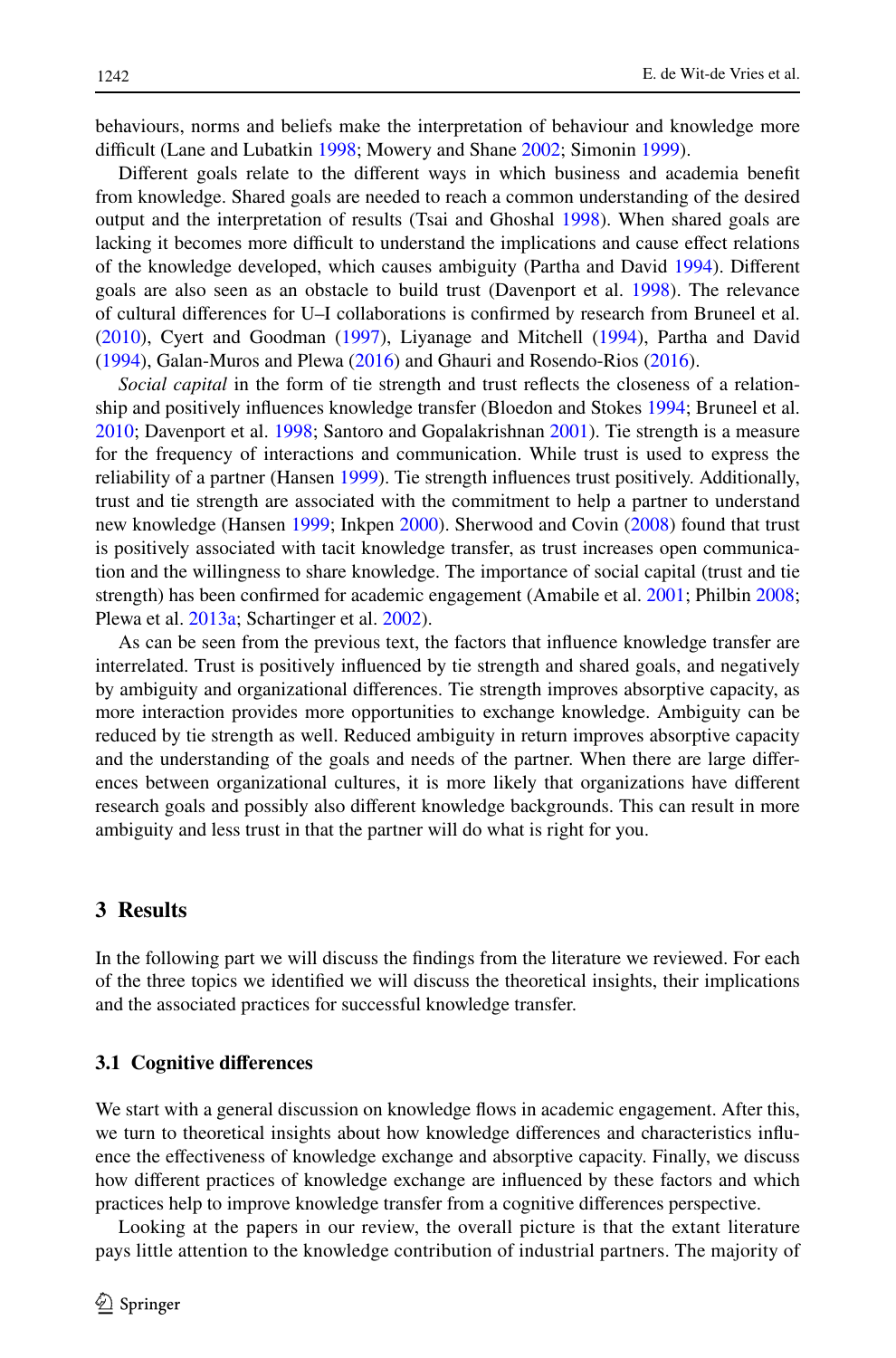the papers focuses on development and transfer of knowledge by the academic partner. The knowledge contribution from the industrial partner is reduced to formulating interesting research problems (D'Este and Perkmann [2011;](#page-17-0) McCabe et al. [2016](#page-18-10)) and providing data and insight in the application context (Barnes et al. [2002;](#page-16-6) Gertner et al. [2011;](#page-17-12) Hadjimanolis [2006;](#page-17-13) McCabe et al. [2016;](#page-18-10) Wang and Lu [2007](#page-19-7)).

Ulhøi et al. ([2012](#page-19-5)) focus specifcally at the knowledge contribution of the industrial partner. They sketch a much more dynamic exchange process, in which the industrial application of research outcomes directly infuences academic research. This discrepancy is partly explained by McCabe et al.  $(2016)$  who discusses three levels of collaboration, low, high and deep, and links them to diferent knowledge exchange practices. In collaborations with low engagement the frm is seen as data source, while all research activities are controlled and conducted by the academic partner. In high collaborations the frm contributes through the identifcation of research problems, grounding the design and data collection in the application context and by assisting academics in making decisions. In ideal circumstances during deep collaboration the industrial partner would take a more equal role as the academics and contribute to the identifcation of research problems, help with the selection of methods and is engaged in data gathering and analysis. In practice, the role of the industrial partner in data analysis and theory development is limited, even in deep collaborations. Because industrial partners lack the time to dive into the data and feel unequipped to participate truly in the academic debate (McCabe et al. [2016\)](#page-18-10). Also, academics hardly use data that is produced by the industrial partner due to a lack of quality signals of industrial data that is required for academic publication (Canhoto et al. [2016](#page-17-9)). Additionally, academic knowledge and expertise is valued higher than industrial knowledge. This makes industrial partners reluctant to take part in the research and the academic debate (McCabe et al. [2016](#page-18-10)).

The ease with which knowledge is transferred depends on the characteristics of knowledge, similarities in knowledge background and knowledge management capabilities. We will discuss each of these aspects in the following paragraphs.

The most important characteristic of knowledge is its explicitness (Santoro and Bierly [2006](#page-18-9)). Knowledge that can be made explicit can be transferred through prototypes, formulas or manuals. Such knowledge is often transferred through contractual agreements, like patents (Alexander and Childe [2013;](#page-16-2) Sandberg et al. [2015](#page-18-12)). In that case the successful use of the knowledge depends on whether it can be appropriated to the application contexts (Alexander and Childe [2013;](#page-16-2) Sandberg et al. [2015](#page-18-12); Wang and Lu [2007](#page-19-7)). Tacit knowledge transfer requires interaction to develop competence (Johnson and Johnston [2004](#page-17-15)) and more direct collaboration (Alexander and Childe [2013](#page-16-2); Azevedo Ferreira and Rezende Ramos [2015;](#page-16-5) Daghfous [2004;](#page-17-11) Gertner et al. [2011](#page-17-12); Steinmo [2015](#page-19-4); Wang and Lu [2007](#page-19-7)) and interactional expertise (Canhoto et al. [2016](#page-17-9); Sandberg et al. [2015\)](#page-18-12). Therefore, tacit knowledge is best transferred through academic engagement, instead of patenting or licensing, as it includes more personal interaction.

Nonaka [\(1994\)](#page-18-22) developed the knowledge creation circle to explain tacit knowledge transfer. Which shows that tacit knowledge is transferred in four steps; (1) through creating shared experiences (socialization), after which knowledge is (2) externalized, (3) recombined and (4) internalized. Johnson and Johnston [\(2004\)](#page-17-15) explored how the knowledge creation cycle afects knowledge transfer in academic engagement. They found that all four steps of the knowledge creation cycle (socialization, externalization, combination and internalization) were needed in the initiation phase, to formulate relevant research questions and goals, and in the knowledge transfer phase, to absorb tacit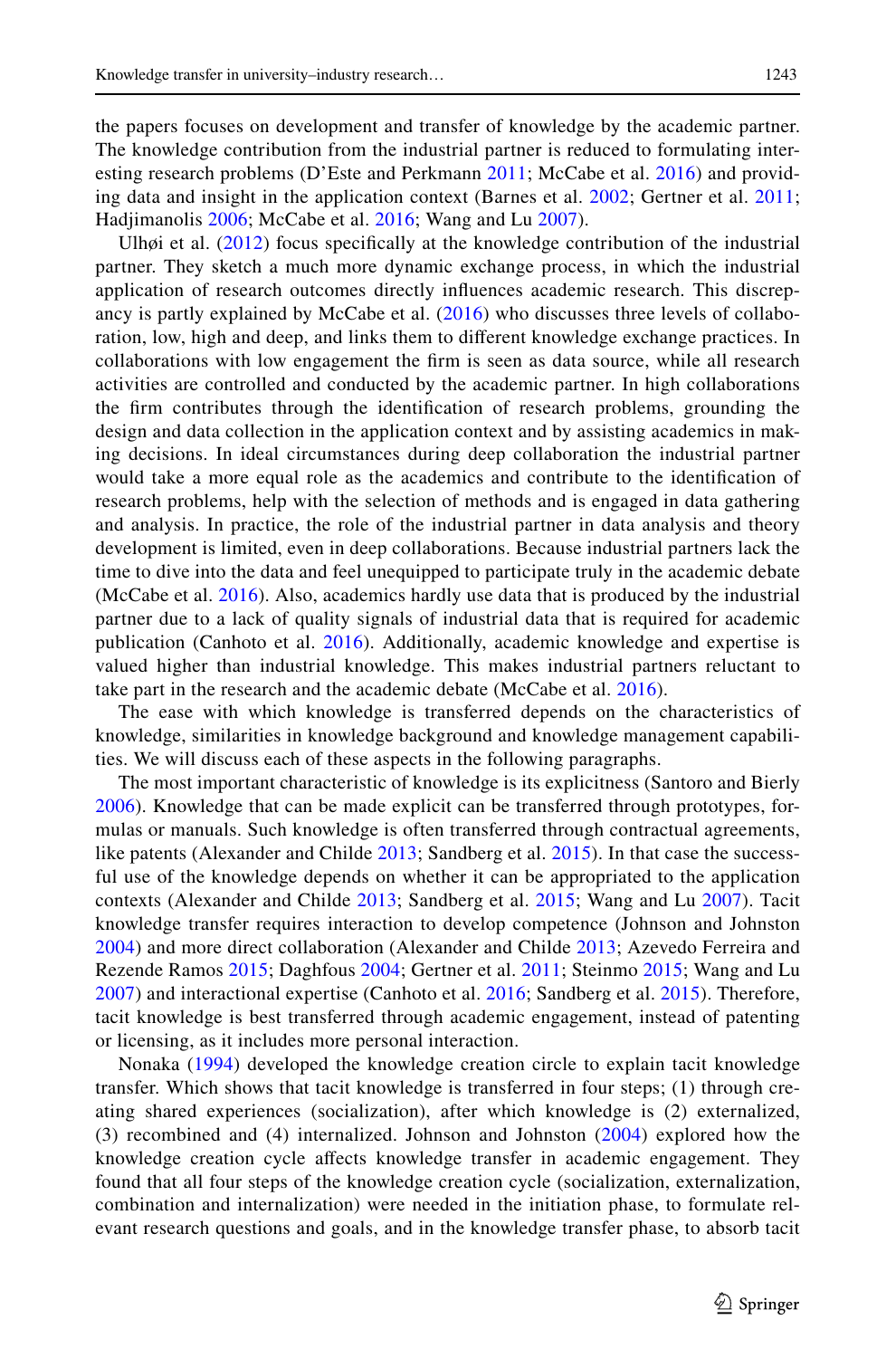knowledge. The need to go through the whole knowledge cycle in both phases distinguishes collaborative research from other learning processes.

The second important factor that infuences knowledge absorption, is diferences in knowledge background, referred to as cognitive and epistemic diference. They result in diferences in 'language' and diferent logics regarding what methods should be used. Therefore, relatedness of prior knowledge and technological competence help to understand and integrate new knowledge (Daghfous [2004;](#page-17-11) Santoro and Bierly [2006\)](#page-18-9) and reduces ambiguity.

Although cognitive distance does not diminish the propensity to collaborate, it does limit interaction during the collaboration. Resultantly, tacit knowledge transfer which requires interaction is limited. But is might also be problematic for forms of engagement that require interaction relating to the use of methods and technology, like joint research or sharing facilities (Sandberg et al. [2015](#page-18-12)).

Studies on prior knowledge have asked how prior technological knowledge and management capabilities are related. There seems to be agreement on the importance of general collaboration experience, organizational capabilities, and experience with the particular partners for overall collaboration success (Buganza et al. [2014;](#page-17-8) Bjerregaard [2009](#page-16-8); Canhoto et al. [2016](#page-17-9); Daghfous [2004](#page-17-11); Sandberg et al. [2015\)](#page-18-12). Studies that particularly studied cognitive diference in relation to knowledge transfer are contradictory about the efect of experience. Daghfous's ([2004\)](#page-17-11) and Muscio and Pozzali [\(2013](#page-18-13)) found that cognitive diferences are not diminished by experience. To which Daghfous's ([2004\)](#page-17-11) adds that systematic learning in relation to management skills does not signifcantly increase learning capabilities. Steinmo ([2015\)](#page-19-4), on the other hand, found that cognitive capital can be developed over time at the organizational level. While research by (Corley et al. [2006](#page-17-10)) indicates that epistemic diferences can be reduced by strong organizational routines. Therefore, the role of experience to mitigate knowledge diferences remains unclear. If experience or management capabilities do not reduce cognitive diferences, identifying suitable partners with matching knowledge backgrounds is an important success factor (Galan-Muros and Plewa [2016](#page-17-6)). Finding the right partners is especially difficult for SME (small and medium size enterprises) as they have smaller networks (Buganza et al. [2014\)](#page-17-8).

The relevance of technical and organizational uncertainties in relation to learning activities is unclear as well. A study by Daghfous [\(2004](#page-17-11)) indicated that prior knowledge was only signifcant in case of high uncertainty about the organizational aspects for the implementation of the new knowledge. His hypotheses is that in the case of radically new technologies knowledge is so diferent from existing knowledge that knowing how to organize the implementation of new technologies becomes more relevant. This needs to be confrmed by future research.

We now turn to practices that can improve knowledge transfer. Communication is an important facilitator to improve absorptive capacity. The channels for communication during engagement are diverse and difer in their ability to transfer tacit knowledge and to deal with diferences in knowledge backgrounds (Alexander and Childe [2013\)](#page-16-2). Knowledge transfer through rich, or interactive, media is preferred over indirect communication through reports, presentations, patents and so forth, as the latter are unable to transfer tacit knowledge (Alexander and Childe [2013;](#page-16-2) Sandberg et al. [2015\)](#page-18-12).

We noticed that three reoccurring practices are important for rich communication practices: boundary spanners (Al-Tabbaa and Ankrah [2016](#page-16-4); Barnes et al. [2002](#page-16-6); Gertner et al. [2011](#page-17-12), Hadjimanolis [2006;](#page-17-13) Wallin et al. [2014](#page-19-6)), training (Alexander and Childe [2013;](#page-16-2) Azevedo Ferreira and Rezende Ramos [2015;](#page-16-5) Daghfous [2004](#page-17-11); Gertner et al. [2011;](#page-17-12) Wallin et al. [2014](#page-19-6); Wang and Lu [2007](#page-19-7)) and the use of tools or objects (Buganza et al. [2014](#page-17-8); Wallin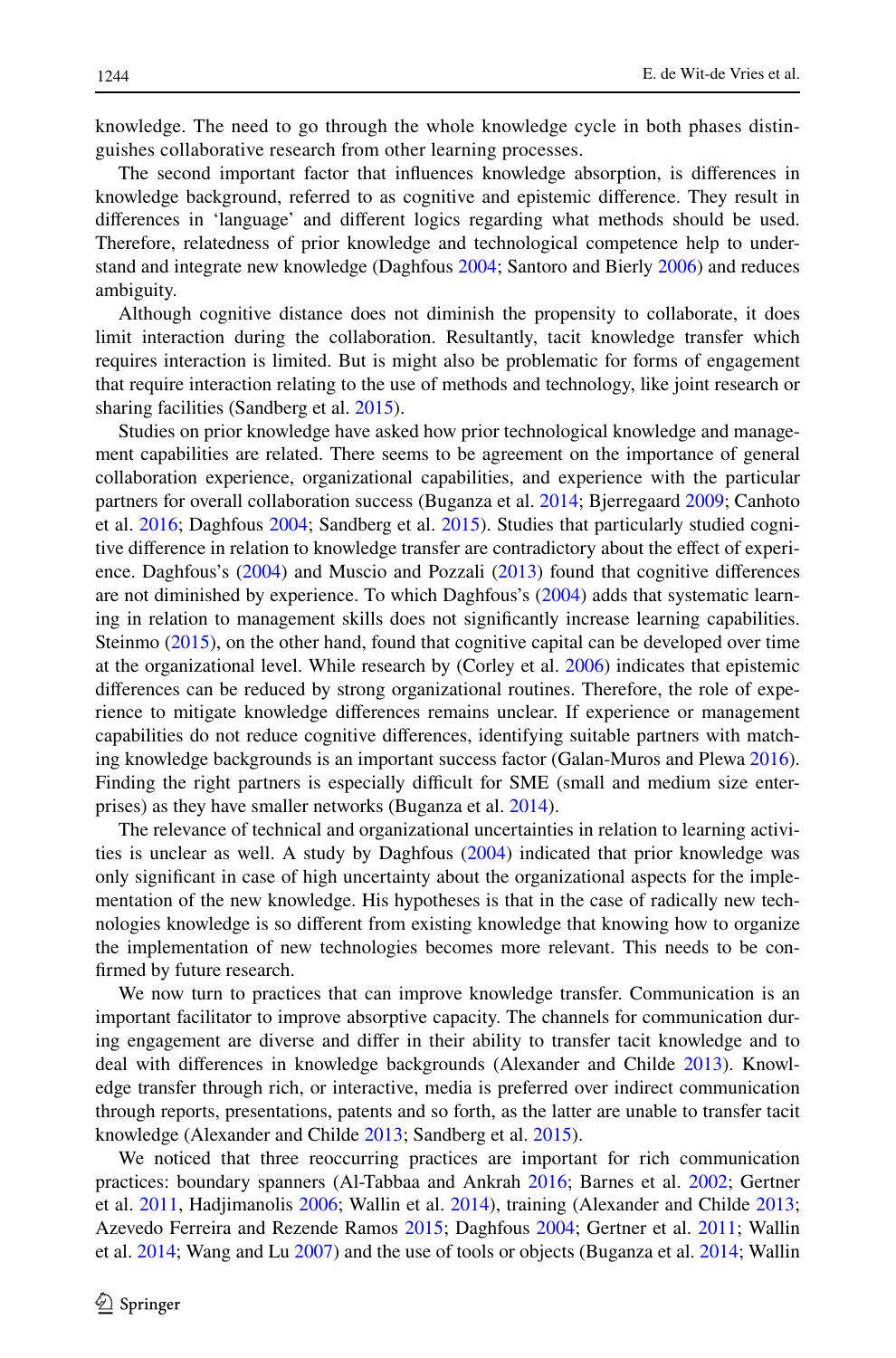et al.  $2014$ ). We will continue with discussing how each of these practices can be used efectively to transfer knowledge according to the literature.

Boundary spanners are often personnel that is exchanged between academia and industry during the course of the collaboration. For instance, the outplacement of personnel from the frm, secondment and employment of graduates (Galan-Muros and Plewa [2016;](#page-17-6) Gertner et al. [2011;](#page-17-12) Harryson et al. [2007](#page-17-14); Hadjimanolis [2006;](#page-17-13) Pinheiro et al. [2015](#page-18-16); Ulhøi et al. [2012;](#page-19-5) Wang and Lu [2007](#page-19-7)) or (Ph.D.) students that do part of their research at the frm (Gertner et al. [2011;](#page-17-12) Galan-Muros and Plewa [2016;](#page-17-6) Hadjimanolis [2006](#page-17-13); Harryson et al. [2007](#page-17-14); Wang and Lu [2007\)](#page-19-7). Such mobility can be limited by organizational diferences (Galan-Muros and Plewa [2016](#page-17-6)).

If partners mainly interact through periodical meetings instead of personnel exchange the identifcation of suitable recipients within the frm, who have the right knowledge background is essential. This requires time and commitment (Mesny and Mailhot [2007](#page-18-11); Plewa et al. [2013a\)](#page-18-14).

Boundary spanners are efective because they facilitate the knowledge conversion and translation of academics results to the context of the frm and vice versa (Azevedo Ferreira and Rezende Ramos [2015](#page-16-5); Gertner et al. [2011](#page-17-12)). This requires the investment of time to develop a shared language and discourse (Al-Tabbaa and Ankrah [2016](#page-16-4); Canhoto et al. [2016\)](#page-17-9). Over time and through close collaboration the boundary spanner gets a better understanding of the partner's needs and knowledge background. This enables him to translate results which facilitate application and implementation (Gertner et al. [2011;](#page-17-12) Hadjimanolis [2006;](#page-17-13) Wang and Lu [2007](#page-19-7)). Firm employees who interact frequently with researchers and follow the debate at academic meetings gain a deeper understanding of the working methods and knowledge produced by the researchers. This helps to integrate the results of the research (McCabe et al. [2016](#page-18-10)).

Training and workshops help to transfer tacit, complex knowledge and build skills (Azevedo Ferreira and Rezende Ramos [2015;](#page-16-5) Daghfous [2004](#page-17-11)). They provide a space for deliberation and feedback which increases the comprehension of results (McCabe et al. [2016\)](#page-18-10). It is important to have the right people, with the right level of expertise, involved in these meetings (Azevedo Ferreira and Rezende Ramos [2015\)](#page-16-5). The open and interactive mode of communication in this kind of meetings gives industrial partners the possibility to engage more and feel more comfortable about giving input (McCabe et al. [2016\)](#page-18-10). Creating creative chaos in interactive sessions provides a way to learn autonomic and recombine the new insights with previous knowledge, which facilitates absorption (Johnson and Johnston [2004\)](#page-17-15).

The use of prototypes and working in the facilities of the industrial partner helps to integrate knowledge and learn about implementation challenges (Daghfous [2004;](#page-17-11) Gertner et al. [2011](#page-17-12); Hadjimanolis [2006](#page-17-13); Wallin et al. [2014;](#page-19-6) Wang and Lu [2007](#page-19-7)). Mostly because it helps to see connections between diferent aspects of knowledge and this is an important way to reduce ambiguity. Close interaction is also the most important way for researchers to identify interesting questions for future research (Perkmann and Walsh [2007](#page-18-4); Ulhøi et al. [2012;](#page-19-5) Wang and Lu [2007](#page-19-7)).

# **3.2 Institutional diferences**

Diferences in organizational goals and culture are a frequently mentioned, but not well defned barrier to academic engagement. The literature we reviewed uses the term cultural diferences to indicate diferences in project goals, expected outcomes, visions on required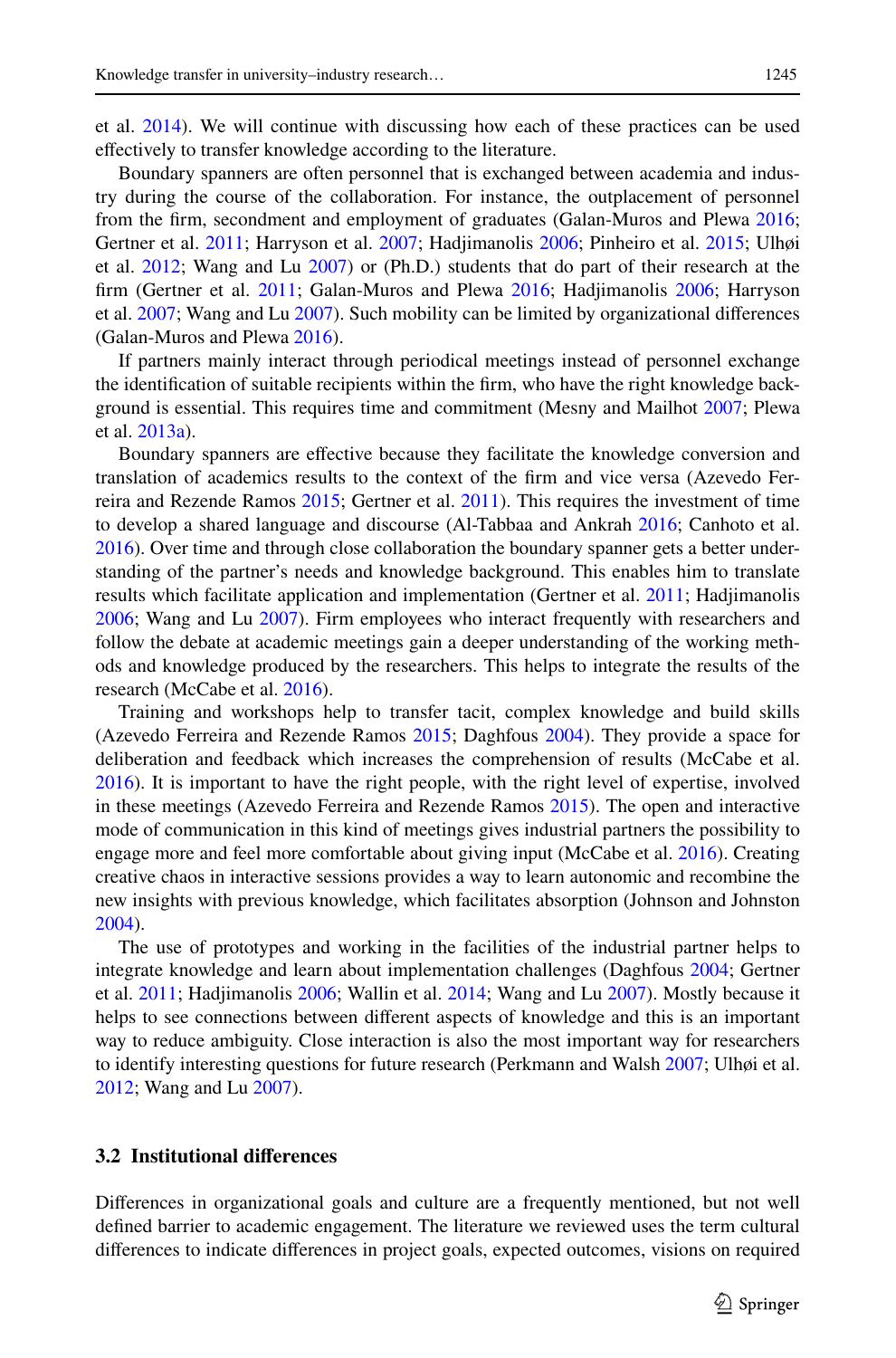research activities, the allocation of time and resources, management styles, social conducts, cognitive diferences, diferent 'language' and time perception (Bjerregaard [2010;](#page-17-25) Galan-Muros and Plewa [2016](#page-17-6); Ghauri and Rosendo-Rios [2016](#page-17-17); Harryson et al. [2007\)](#page-17-14). In spite of that, they are frequently mentioned as barrier, they are not well researched. It is therefore much welcomed, that since 2013 more research has been conducted into how institutional diferences infuence knowledge transfer and collaboration success.

There remains discussion about the extent to which cultural diferences actually afect collaboration in practice. On the one hand, it has been shown that increasing academic convergence between companies and industry reduce the diferences (Bjerregaard [2010](#page-17-25)). On the other hand, the limited statistical research on cultural diferences indicates that cultural diferences do afect collaboration success (Galan-Muros and Plewa [2016](#page-17-6); Ghauri and Rosendo-Rios [2016\)](#page-17-17). Ghauri and Rosendo-Rios [\(2016](#page-17-17)) found that especially market and time orientation afect collaboration success.

Diferences in goals originate from diferences in market orientation (Ghauri and Rosendo-Rios [2016\)](#page-17-17), priorities in norms (Al-Tabbaa and Ankrah [2016](#page-16-4); Mesny and Mail-hot [2007](#page-18-11)), and different logics for the sharing of knowledge (Steinmo [2015](#page-19-4)). Differences in goals are best managed by improved communication (Bjerregaard [2009](#page-16-8); Plewa et al. [2013b\)](#page-18-23). Goals and outcomes should be established early in the project. The use of project plans that outline goals and outcomes could facilitate this (Canhoto et al. [2016](#page-17-9); Morandi [2013\)](#page-18-24). Project management tools can be helpful in the communication of progress and the relation between goals and outcomes (Wallin et al.  $2014$ ). A complicating factor here is that diferences in goals are often not recognized in the early, 'honeymoon', stage of a collaboration, they become clear during the engagement phase (Estrada et al. [2016](#page-17-16); Plewa et al. [2013a\)](#page-18-14). In this phase the selection of actual research questions, methods and resource allocation might provide problems, even if these matters seemed clear at the beginning (Estrada et al. [2016](#page-17-16); Mesny and Mailhot [2007;](#page-18-11) Plewa et al. [2013a](#page-18-14)).

Researchers are expected to put sufficient effort into understanding the needs of the industrial partner; this becomes especially important during the engagement phase (Can-hoto et al. [2016;](#page-17-9) Ghauri and Rosendo-Rios [2016](#page-17-17); Plewa et al. [2013a](#page-18-14)). Expectation management about what can be achieved in the available time and when results can be expected is also important to keep industrial partners satisfed (Azevedo Ferreira and Rezende Ramos [2015;](#page-16-5) Barnes et al. [2002;](#page-16-6) Bjerregaard [2009;](#page-16-8) Sandberg et al. [2015;](#page-18-12) Steinmo [2015](#page-19-4); Wallin et al. [2014\)](#page-19-6).

Frequent meetings and deliberation are key to recognize and solve diferences (Morandi [2013;](#page-18-24) Plewa et al. [2013b;](#page-18-23) Steinmo [2015\)](#page-19-4). The possibility for interactive discussion for the coordination of goals is important to keep industrial and academic expectations aligned (Johnson and Johnston [2004\)](#page-17-15). Experience with the collaboration partner has been found to mitigate problems relating to diferences in goals, because it leads to more realistic expectations and better insight in the partner's needs (Azevedo Ferreira and Rezende Ramos [2015;](#page-16-5) Steinmo [2015](#page-19-4); Wallin et al. [2014](#page-19-6)). Finally, looking for a higher common good can help to re-unite goals if there seems to be no common ground (Mesny and Mailhot [2007](#page-18-11)).

A highly valued academic norm is academic freedom, the autonomy to follow interesting directions and choose one's own research problems and methods. This may confict with making strict project plans and specifying deliverables that align with industrial needs. A good understanding of a partner's needs helps to take these needs into account, also when novel directions are pursued, while open communication raises understanding. Zhu and Hawk [\(2015](#page-19-8)) show how academics at Stanford University and MIT (Michigan Institute for Technology) managed to maintain their academic freedom. They focus on fundamental research, but use market developments to inspire their research. This way they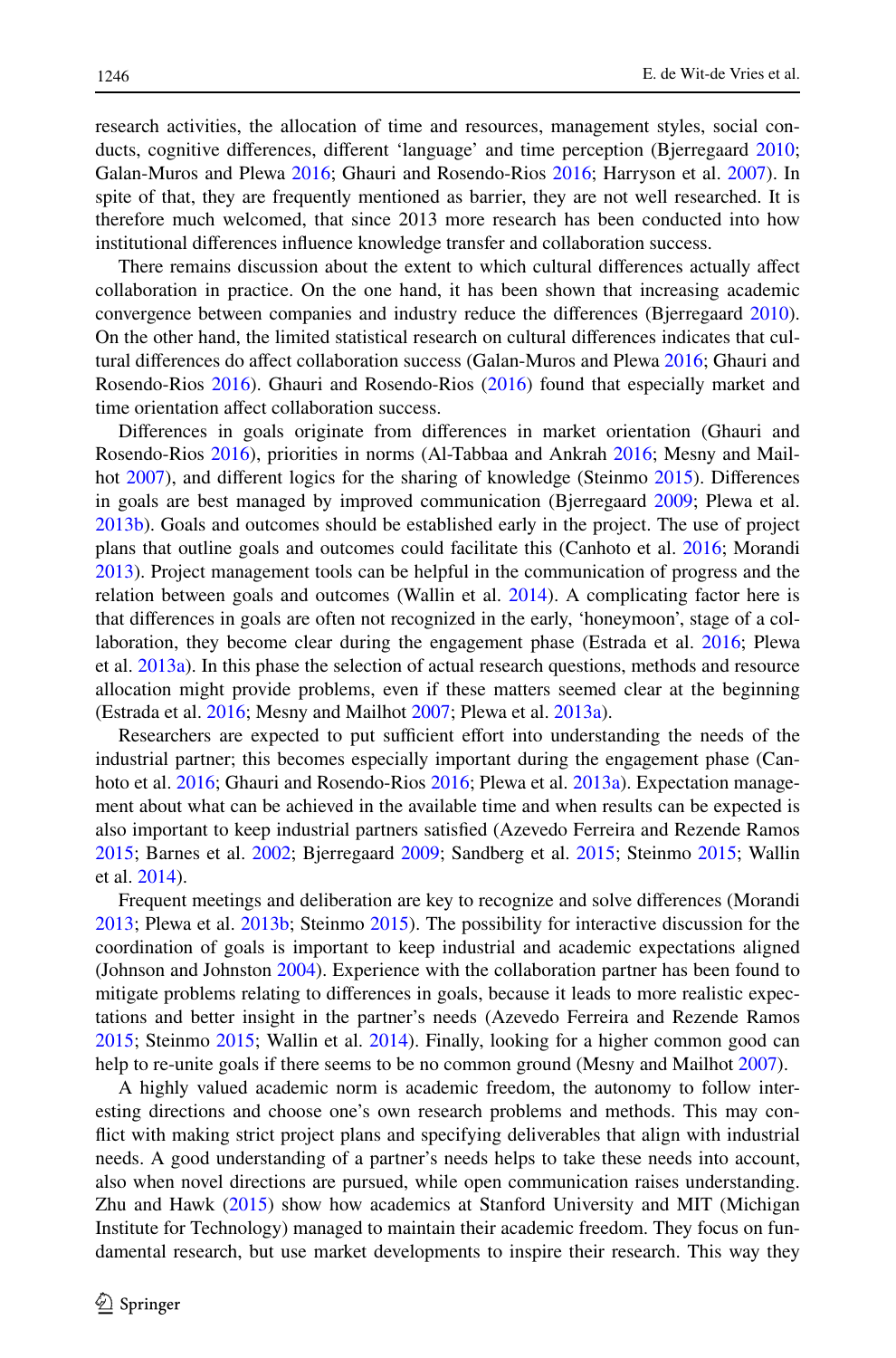manage to secure industrial funding. At the same time strict confict of interest policies are in place to prevent conficts of interests.

Cultural diferences that are referred to as institutional norms or organizational routines relate to diferences in project management and time orientation. Time orientation relates to diferences in what is considered an acceptable period to reach goals, punctuality in meeting deadlines and the continuity of personnel (Barnes et al. [2002](#page-16-6); Ghauri and Rosendo-Rios [2016\)](#page-17-17). The industrial partner's aversion to long term orientation of academics and the fundamental nature of research can be managed by open communication and good project management. This requires clarifying communication channels, providing and updating project plans and punctuality from academics (Barnes et al. [2002;](#page-16-6) Ghauri and Rosendo-Rios [2016](#page-17-17); Morandi [2013](#page-18-24); Wallin et al. [2014](#page-19-6)). Estrada et al. [\(2016](#page-17-16)) found that such 'routine' based diferences, meaning dissimilarities in working methods, could only be resolved when orientation based diferences, meaning dissimilarities in goals, were settled.

Cultural diferences relating to the application of knowledge and willingness to share knowledge relates to the academic habit to publish results, while industrial partners rather keep knowledge secret. These diferences can be handled through publication management and upfront arrangement of IP (intellectual property) rights (Azevedo Ferreira and Rezende Ramos [2015\)](#page-16-5). However, arranging IP too early in the collaboration might negatively infuence trust between partners (Canhoto et al. [2016\)](#page-17-9). Publication management includes arrangements regarding what data can be published and allows the industrial partner to authorize publication, this ensure academics do not publish sensitive knowledge (Azevedo Ferreira and Rezende Ramos [2015\)](#page-16-5). Also, providing the industrial partner the possibility to delay the publication to arrange IP rights reduces this barrier (Hadjimanolis [2006\)](#page-17-13).

#### **3.3 Social capital**

Trust has been shown to infuence knowledge transfer in research partnerships (Bruneel et al. [2010;](#page-17-5) Plewa et al. [2013b](#page-18-23); Ulhøi et al. [2012](#page-19-5)). Mostly, because it reduces fear of opportunistic behaviour and, resultantly, increases the willingness to share information (Plewa et al. [2013b](#page-18-14); Philbin [2008;](#page-18-15) Sherwood and Covin [2008;](#page-18-17) Steinmo [2015](#page-19-4)). Trust increases with frequent communication. Therefore, tie strength improves trust (Al-Tabbaa and Ankrah [2016;](#page-16-4) Plewa et al. [2013b](#page-18-14)).

Trust in U–I collaboration is afected by two things. First, industrial partners fear that the academic partner is not working on the same goals, due to institutional diferences, and that academics use the industrial partner as money cow (Al-Tabbaa and Ankrah [2016;](#page-16-4) Pinheiro et al. [2015](#page-18-16); Ulhøi et al. [2012\)](#page-19-5). Second, there is a fear that academic partners, unintentionally, share sensitive knowledge with other companies, due to a lack of experience with handling sensitive knowledge (Ulhøi et al. [2012\)](#page-19-5). The latter can be prevented by providing secrecy training and using a split management strategy. Meaning that academics who work for diferent companies should not be mixed in research projects (Ulhøi et al. [2012](#page-19-5)). Fear for a lack of common interests is reduced by building social capital, which includes, tie-strength, and collaboration experience with the particular partner (Pinheiro et al. [2015;](#page-18-16) Sandberg et al. [2015\)](#page-18-12). Frequent meetings in the initiation stage also help to merge goals, keep them aligned and increase trust (Plewa et al. [2013b\)](#page-18-23).

What is needed to build trust also depends on the collaboration stage. In the initiation stage trust is mainly based on the reputation of and previous experiences with the partner (Plewa et al. [2013b\)](#page-18-23). Resultantly, academic reputation and previous personal ties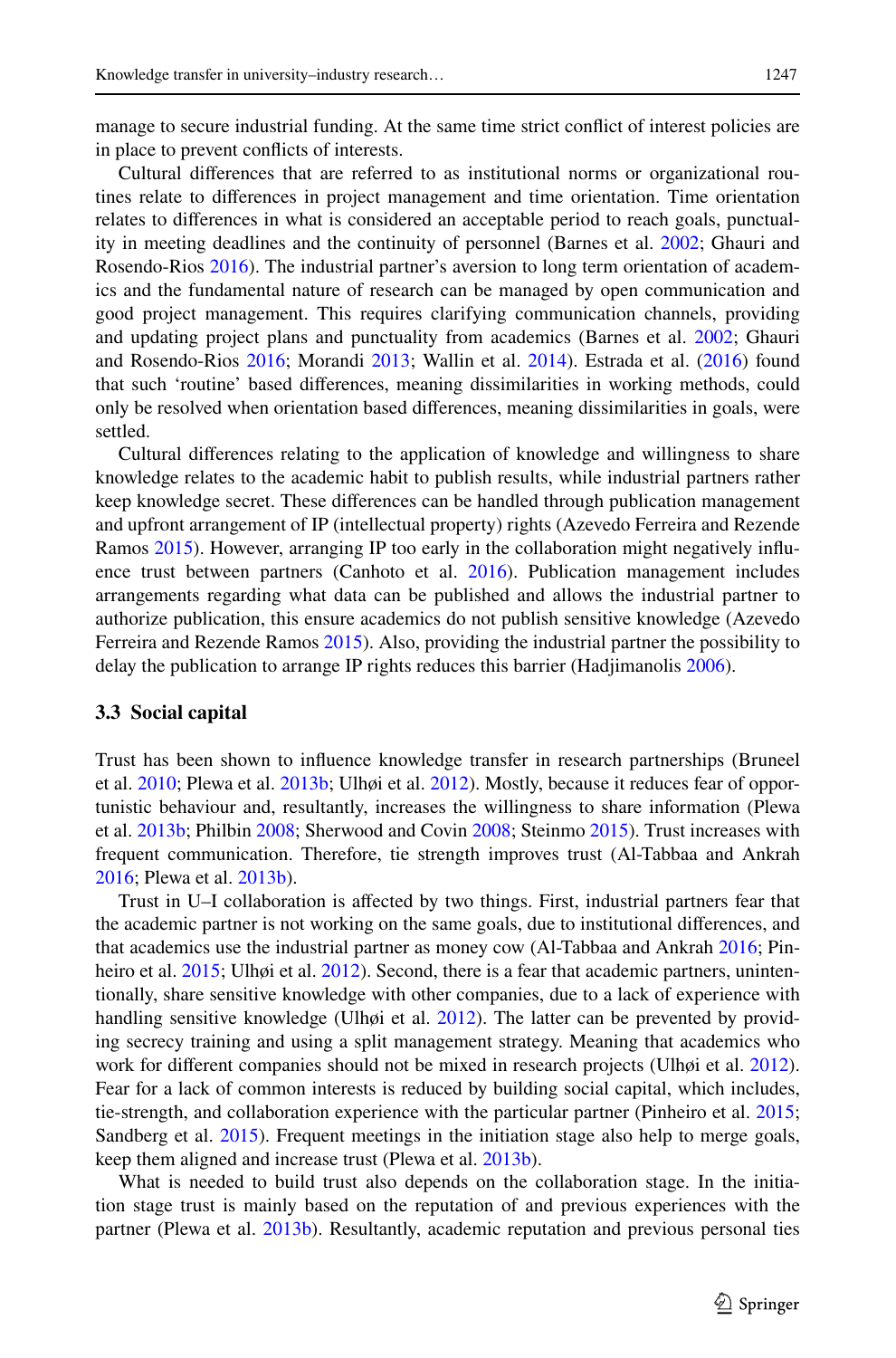are important drivers for establishing collaborations (Pinheiro et al. [2015](#page-18-16); Sandberg et al. [2015\)](#page-18-12). While Muscio and Pozzali [\(2013](#page-18-13)) found that research quality is less important for establishing the collaboration than the applicability, in the sense of 'readiness to use', of the knowledge that will be produced.

During the collaboration the quality of communication is important. Social capital is built through frequent face-to-face communication and workshops that facilitate interaction (Al-Tabbaa and Ankrah [2016;](#page-16-4) Plewa et al. [2013b\)](#page-18-23). This kind of communication improves insight in the partner's goals. Spontaneously sharing interesting knowledge that is not directly related to the specifc project, experience and successful previous collaborations make partners feel that the other is genuinely interested in what is needed and improves insight in the partner's needs (Al-Tabbaa and Ankrah [2016](#page-16-4); Pinheiro et al. [2015\)](#page-18-16). Therefore, it is often recommended to start with small projects, like student projects, and build to more complex collaborations and more fundamental questions from there (Buganza et al. [2014;](#page-17-8) Pinheiro et al. [2015\)](#page-18-16). This way managerial capabilities can be developed and aca-demic work can be aligned with business challenges (Buganza et al. [2014](#page-17-8); Plewa et al. [2013a;](#page-18-14) Pinheiro et al. [2015](#page-18-16)).

Trust also infuences the contractual and organizational management of the collaboration. Trust results in less formal contractual agreements (Chin et al. [2011;](#page-17-18) Morandi [2013;](#page-18-24) Ulhøi et al. [2012\)](#page-19-5). When there are no IP-rights expected the collaboration is often formed by memoires of understanding (MoU) or standard documents from the technology transfer office (TTO) instead of legal contracts (ibid). Additionally, trust is reflected in the absence of formal control mechanisms. Coordination is often efected informally between project managers from both sides (Barnes et al. [2002;](#page-16-6) Chin et al. [2011;](#page-17-18) Morandi [2013](#page-18-24)). This can lead to confusion when university partners have several senior researchers, and it is unclear who is in control (Barnes et al. [2002\)](#page-16-6). Appointing a single person from both organizations as a liaison has therefore been recommended (Morandi [2013\)](#page-18-24).

Furthermore, trust infuences the formalization of communication. Regular contact during the collaboration is important to ensure that goals remain aligned (Buganza et al. [2014;](#page-17-8) Plewa et al. [2013a](#page-18-14)). To align goals, projects often start with a project plan, which allocates tasks and responsibilities and milestones in detail (Barnes et al. [2002;](#page-16-6) Morandi [2013](#page-18-24)). These plans are rarely updated as the work develops and they soon become obsolete. The risk in this kind of work is that projects deviate from original plans, or that changes in plans are not well administrated and lead to discussion later on. Collaborations involving mutually dependent research form an exceptions, these plans are more likely to be updated to coordinate activities (Morandi [2013\)](#page-18-24).

Although partners expect to be informed, reports play a minor role in this and are usually only compiled at the end of each phase and perceived as archiving material (Chin et al. [2011;](#page-17-18) Morandi [2013](#page-18-24)). Preferably, results are discussed in informal settings and regular progress meetings, or informally by email (discussions) and telephone (Chin et al. [2011;](#page-17-18) Morandi [2013;](#page-18-24) Ulhøi et al. [2012\)](#page-19-5).

# **4 Conclusion**

This review aimed to explore the relevance of knowledge transfer as a concept for theory development regarding academic engagement and to give an overview of literature that addresses knowledge transfer in academic engagement. We found that research into knowledge transfer in academic engagement is dispersed. This could be due to incoherence in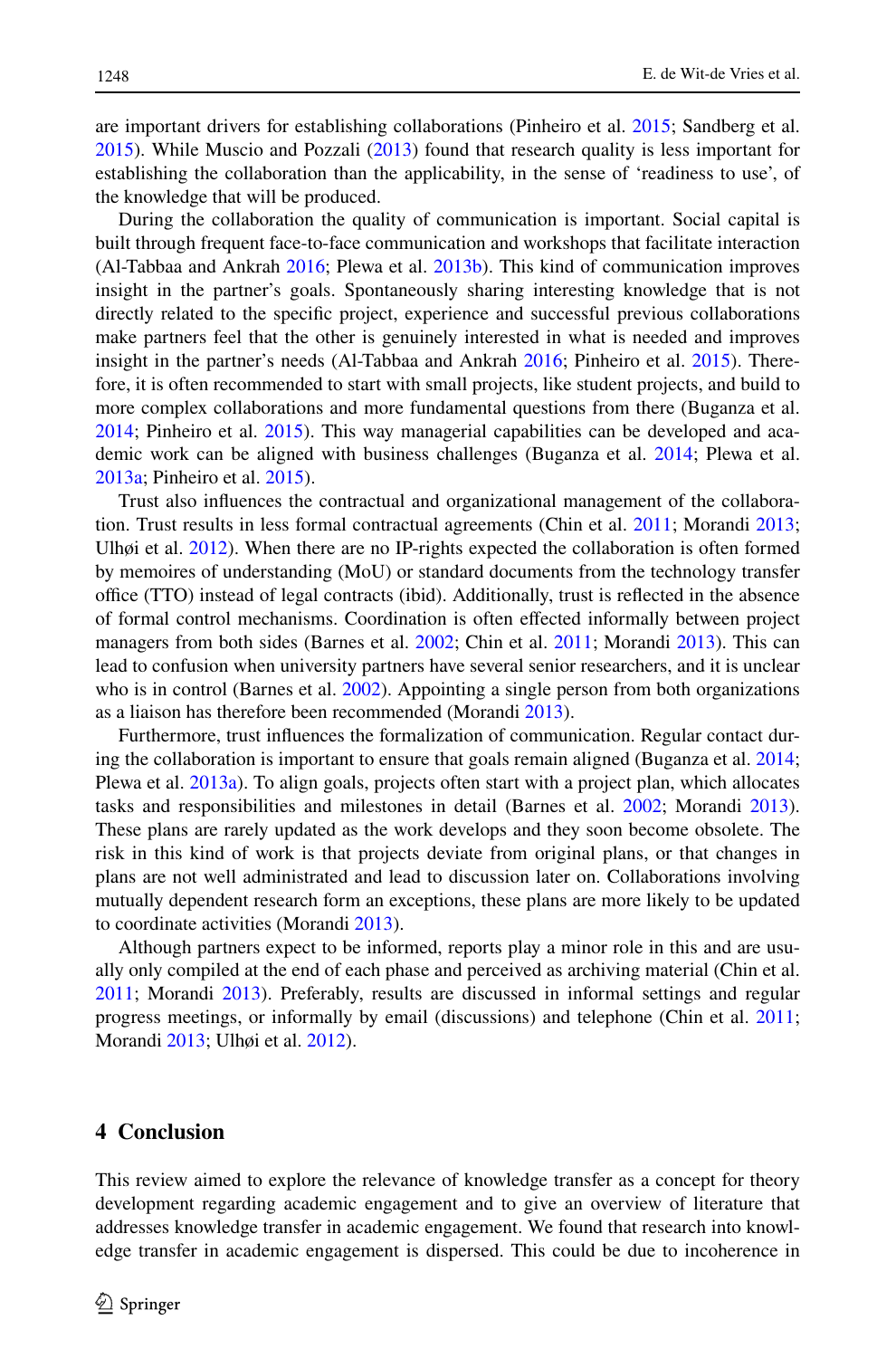terminology at all levels; from terminology to indicate the form of engagement to the factors and theoretical frames that are used to discuss knowledge transfer.

Nevertheless, knowledge transfer seems an interesting perspective for theory development for research into academic engagement. Our framework and the factors found by van Wijk et al. [\(2008](#page-19-1)) provided an interesting starting point for a more focused analysis, and integration of concepts. We also found that especially qualitative research can beneft from a better theoretical bedding for its analysis in order to provide better funded insights in the mechanisms behind success and fail factors of academic engagement. And makes it easier to build on previous research.

Bringing together this literature on knowledge transfer enabled us to develop a stylised model that shows how diferent characteristics of knowledge transfer relate in the context of academic engagement (Fig. [3\)](#page-13-0). We could also compare previous research outcomes and draw new conclusions by connecting empirical results with theoretical explanations and by identifying dissimilarities that require more research. In the remainder of this paper we present the stylised model and the implications of our analysis for future research and management.

We found two promising lines of research. The first, deals with the cognitive differences and the adsorption of knowledge. The second, with diferences in goals and the applicability of knowledge. We also identifed the most relevant factors and practices for the mitigation of these diferences. Trust and communication help to overcome both, cognitive diferences and diferences in goals. Intermediaries mainly help to reduce cognitive diferences, and experience primarily helps to resolve diferences is goals.

In relation to cognitive diferences there seems to be agreement that secondment, employee exchange and hiring graduates are important ways to (bi-directionally) transfer the tacit aspects of knowledge and that Master and PhD students can play a particularly important role in this (Gertner et al. [2011;](#page-17-12) Harryson et al. [2007;](#page-17-14) Thune [2009\)](#page-19-9). Because similarity in knowledge background is so important for absorptive capacity, we recommend that this is taken into account in partner selection. The use of prototypes and models helps to resolve ambiguity and to connect new and extant knowledge. For absorptive capacity, trust is foremost a mediating factor, because it increases the willingness to share knowledge. Communication practices on the other hand are very important for the quality of knowledge sharing. Communication should be open, interactive and bidirectional, for



<span id="page-13-0"></span>**Fig. 3** Analytical framework of knowledge transfer success in academic engagement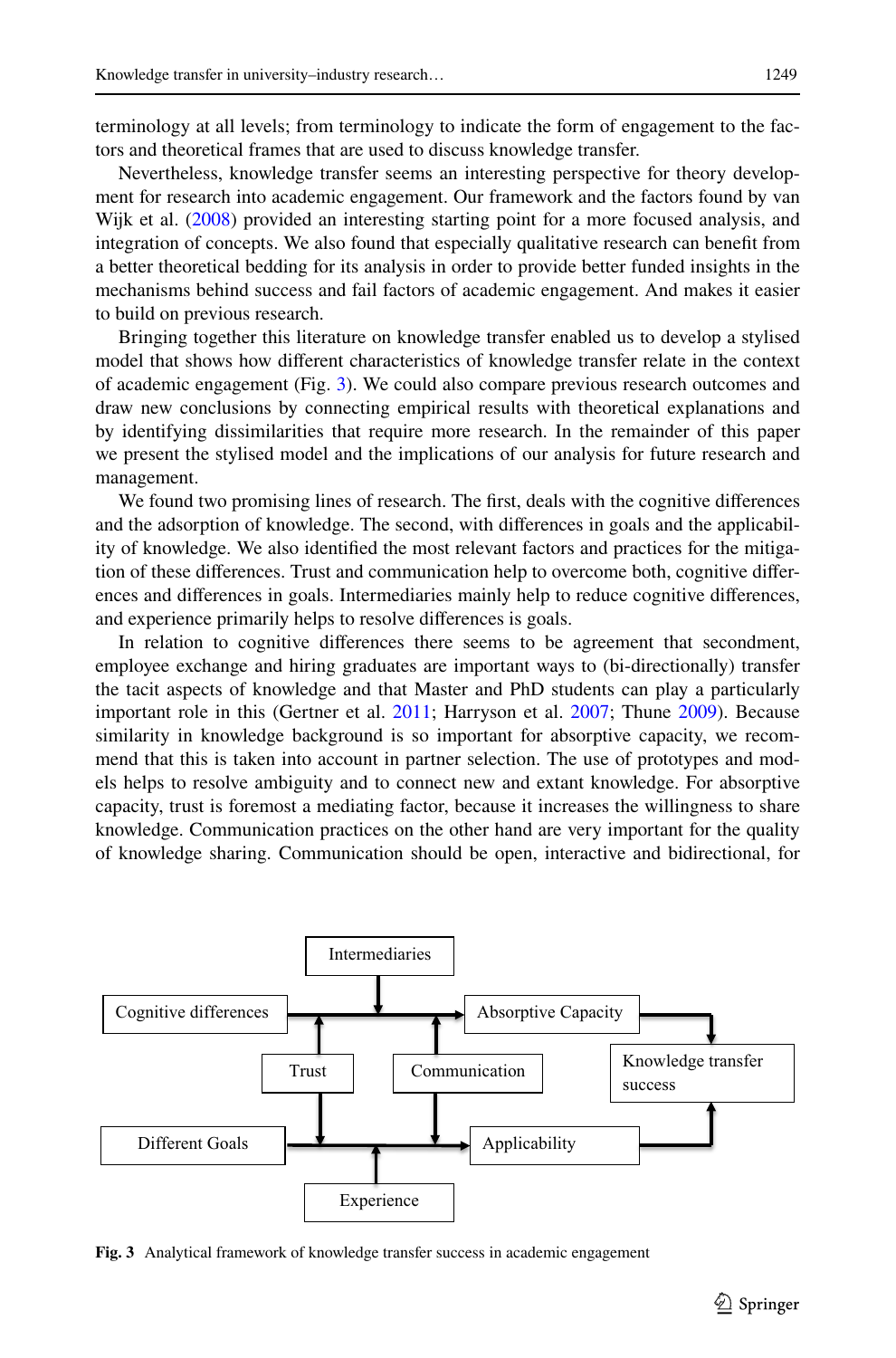instance in the form of workshops, to recognize and resolve cognitive diferences. When tacit knowledge needs to be transferred this requires on the job training or the hiring of graduates who worked on the project. The use of prototypes to show underlying relations can help to manage ambiguity. The role of experience to mitigate diferences in knowledge background remains unclear. We believe that experience can help overcome minor diferences through learning activities, but does not resolve fundamental diferences in epistemic background or knowledge background without extensive learning. For example, an ICTprofessional will not learn fundamental physics through collaboration experience; this requires extensive training.

The second line of research, applicability of knowledge, is highly dependent on goal similarity of the partners. Industrial partners often feel (or fear) that diferences in knowledge application requirements might go at the costs of industrial needs if there is too much focus on academic relevance and publication requirements. While the need to publish might be at odds with the need to protect sensitive company knowledge and hamper trust. Communication to determine goals and to discuss what information can be published is the most important way to deal with these diferences. Drawing up project plans that include milestones and the use of management tools can improve trust in the willingness of the academic to take into account industrial needs. Furthermore, experience with academic engagement in general and the specifc partner in particular will build understanding for the needs of industry and the particular partner more specifcally. Collaboration experience with the specific partner also increases trust in that the partner will handle sensitive information carefully.

#### **4.1 Future research agenda**

We can identify a number of avenues for future research into knowledge transfer related to academic engagement. These suggestions are based on open questions we encountered during our analysis and inconsistencies between the results in the papers discussed here.

Absorptive capacity, ambiguity and cognitive distance seem to be the most difficult barriers to be resolved. There remains uncertainty over the relevance of experience and management capabilities to solve transfer problems related to knowledge diferences. This requires more research. Also, there seems to be agreement that secondment, employee exchange and hiring graduates are important ways to transfer the tacit aspects of knowledge in both directions. However, there is a need for more insight into the frms' perspective on the involvement of students and Ph.D.'s in research partnerships (Thune [2009\)](#page-19-9), as most research discusses the academic perspective only.

We noticed that "cultural differences" is used as an aggregated term for different goals, organizational and managerial diferences and epistemic norms. This is problematic as it makes it hard to understand the cause-efect relations of the individual aspects of cultural diferences on knowledge transfer. Research that diferentiates between cognitive or goal related diferences and routine based diferences indicates that these factors afect collaborations diferently (Corley et al. [2006;](#page-17-10) Estrada et al. [2016](#page-17-16)). A more structured approach is required which distinguishes between the efects of single attributes of cultural diferences and their effect on collaboration success and knowledge transfer.

The extent to which cultural differences affect academic engagement is unclear, even as the role of experience to reduce this barrier. Bjerregaard ([2010\)](#page-17-25) and Bruneel et al. ([2010\)](#page-17-5) found that experience and academic convergence reduces diferences. While Muscio and Pozzali [\(2013\)](#page-18-13) and Morandi [\(2013\)](#page-18-24) found that more experience in interaction with frms does not change the perception of cognitive distance. Firms indicated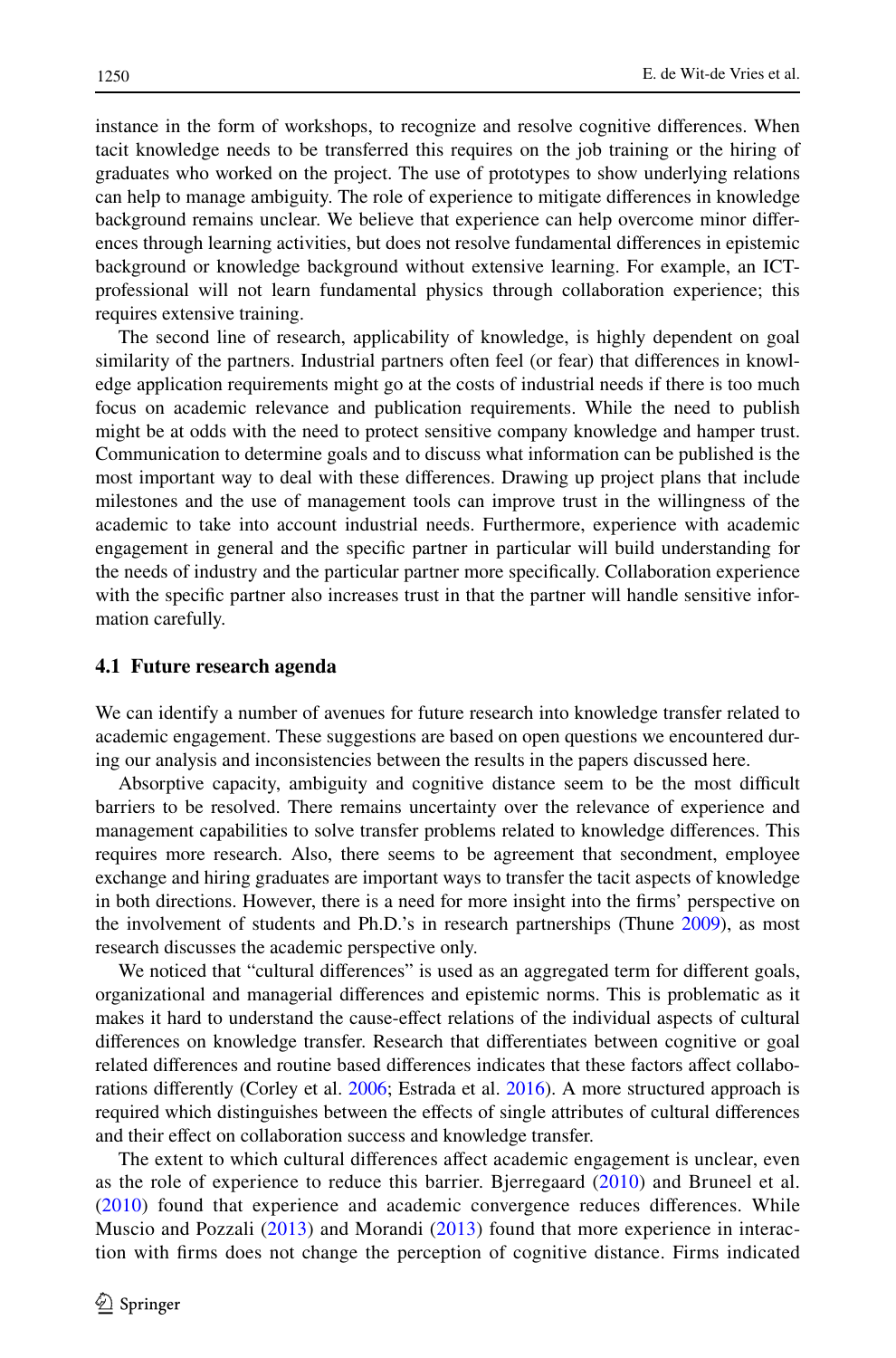that diferent logics remained problematic for the development of useful interaction with universities, but that this disadvantage was outweighed by the benefts of the collaboration (Morandi [2013](#page-18-24)). There seems to be a need for future research to improve our understanding of how cultural diferences are managed.

The relation between trust and knowledge transfer and the specifc threats perceived in U–I collaborations requires greater attention in future studies (Plewa et al. [2013a](#page-18-14), [b\)](#page-18-23). We noticed that trust issues for research partnerships difer from those for businessto-business collaborations. Yet the trust scales used most frequently in the papers we reviewed are the ones intended for analysing business-to-business relations, developed by Saparito et al. ([2004](#page-18-25)). Therefore, these do not fully refect the trust related concerns we encountered in our analysis. Secondly, trust is mainly researched in quantitative research in relation to general collaboration success. Little attention has been paid to the practices required to build trust or the efect of trust on knowledge transfer specifcally.

From the papers we studied, it seems that U–I research partnerships are managed informally (e.g. MoU instead of formal contract, informal reporting), or as Powell et al. ([1996\)](#page-18-26) call it, irrational. This is in contrast with the fndings of Ankrah and AL-Tabbaa ([2015\)](#page-16-3), who argue that U–I collaborations are managed as rational process: focusing on planned resource and knowledge transfer. This could be due to a diference in focus, as Ankrah and AL-Tabbaa ([2015](#page-16-3)) focus on negotiations in the pre-collaboration phase and their data included many results related to academic entrepreneurship, while the papers we analysed focus on the execution of the project and research partnerships. Yet, we believe this diference taps into a broader debate, on the governance of university knowledge transfer, presented by Geuna and Muscio ([2009](#page-17-26)), who argue that U–I collaborations have a more informal irrational management style than is often assumed. This is also confrmed by the papers in our review, which show a very informal management style, based on high levels of trust. In our view, an increased understanding of when informal or formal management mechanisms are used is needed.

We also found that the current literature is focussed on the responsibilities and perception of the academic partner, with very limited attention for the role of the industrial partner. While knowledge transfer is a bidirectional process. This could lead to an underestimation of the importance of the frm's eforts to absorb knowledge and communicate its needs to the researcher. More attention for how frms manage research partnerships is therefore needed. On the other hand, it would be interesting to gain greater insight into what knowledge academics require from frms, to enables them to provide relevant results and manage the knowledge needs of the frm. Also, the literature mainly focuses on problems in the implementation phase. There is room left for research into problem management during the initiation and collaboration phase.

Closing the gap between qualitative and quantitative research is another way to bring the feld forward. Qualitative and quantitative research has both identifed factors which infuence knowledge transfer, but have not integrated their results. Such integration would increase the understanding of the underlying mechanisms. Qualitative research in this feld is often very descriptive and does not refer to theoretical concepts.

Researchers who consider using results from this paper should be aware of the fact, that the qualitative nature of most research papers we used in this review, the small samples in both case study and quantitative studies we reviewed, and the sample bias of the selected cases in these studies (discussing only one sector, one university or a single research collaboration) might infuence the validity of results we discussed. Resultantly, the conclusions we draw about the relation between diferent factors require more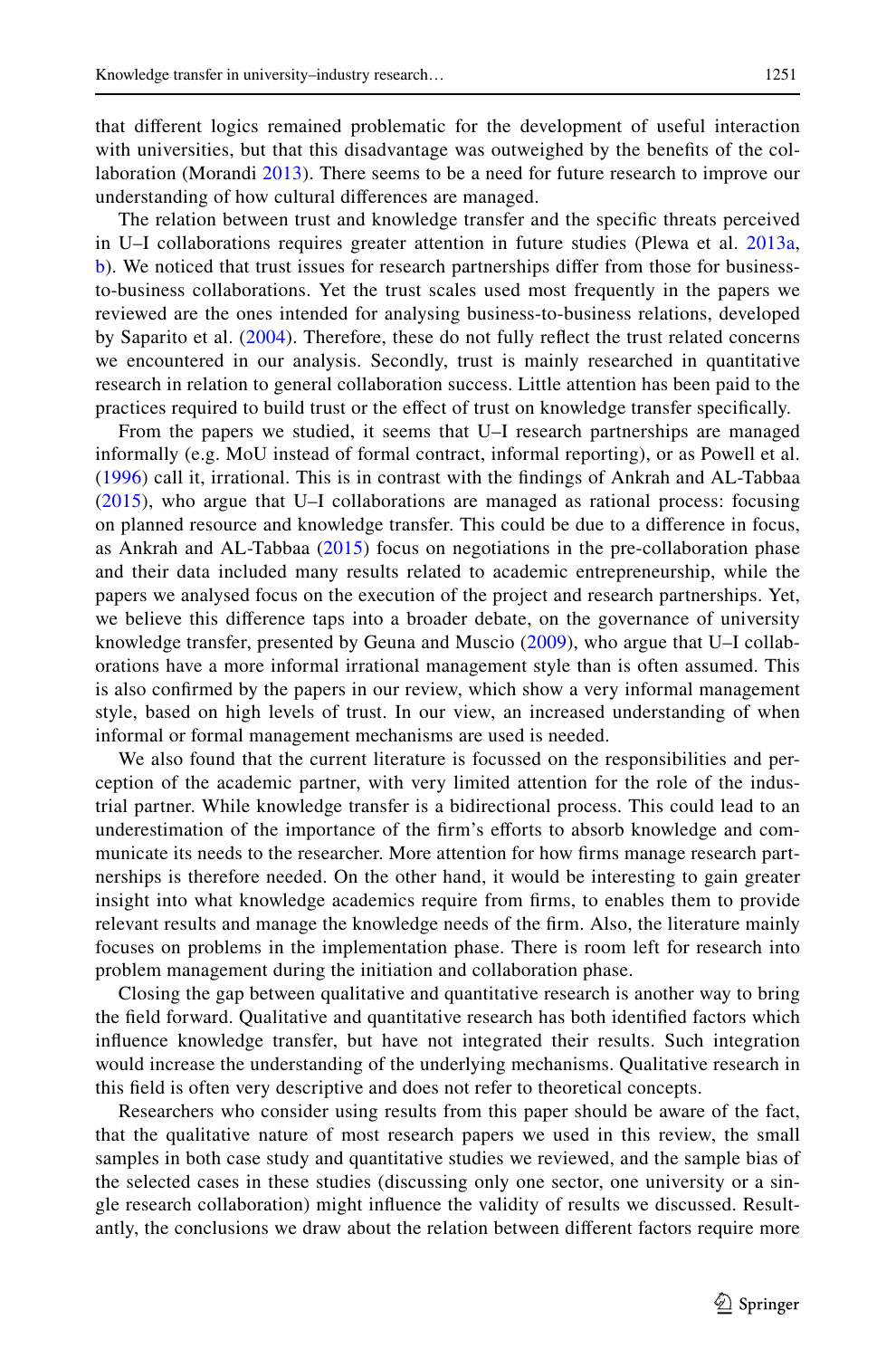research. We therefore invite scholars to conduct more research into the relationships we proposed in our model.

### **4.2 Managerial implications**

In our analysis we identifed a number of barriers to successful knowledge transfer in academic engagement. We also identifed the practices that could help to overcome those barriers. We found that cognitive diferences are hard to overcome without the presences of boundary spanners or intermediaries. Therefore, we recommend to carefully select knowledge partners and the persons who represent the company. During the collaboration knowledge is best transferred through rich, meaningful, direct and bilateral interaction, especially when tacit knowledge is involved. Attributing sufficient time for interaction is important to reap the fruits of the partnership. Workplace mobility of employees during and after the collaboration seems the best way to transfer and implement (tacit) knowledge, while these employees also act as intermediaries to align goals.

Collaboration experience with a specifc partner and learning how to deal with diferences seems the best way to overcome diferences in logic and goals. It can be wise to start with smaller projects, such as student internships or thesis research, to gain collaboration experience and to learn about the capabilities of a partner. Drawing up project plans and the use of management tools can help to make diferences in goals visible over the course of the project. If they are regularly updated they help to keep goals and research work aligned.

**Open Access** This article is distributed under the terms of the Creative Commons Attribution 4.0 International License (http://creativecommons.org/licenses/by/4.0/), which permits unrestricted use, distribution, and reproduction in any medium, provided you give appropriate credit to the original author(s) and the source, provide a link to the Creative Commons license, and indicate if changes were made.

# **References**

- <span id="page-16-1"></span>Agrawal, A. K. (2001). University-to-industry knowledge transfer: Literature review and unanswered questions. *International Journal of Management Reviews, 3*(4), 285–302.
- <span id="page-16-2"></span>Alexander, A. T., & Childe, S. J. (2013). Innovation: A knowledge transfer perspective. *Production Planning and Control, 24*(2–3), 208–225.
- <span id="page-16-4"></span>Al-Tabbaa, O., & Ankrah, S. (2016). Social capital to facilitate 'engineered' university–industry collaboration for technology transfer: A dynamic perspective. *Technological Forecasting and Social Change, 104,* 1–15.
- <span id="page-16-7"></span>Amabile, T. M., Patterson, C., Mueller, J., Wojcik, T., Odomirok, P. W., Marsh, M., et al. (2001). Academic–practitioner collaboration in management research: A case of cross-profession collaboration. *Academy of Management Journal, 44*(2), 418–431.
- <span id="page-16-3"></span>Ankrah, S., & AL-Tabbaa, O. (2015). Universities–industry collaboration: A literature review. *Scandinavian Journal of Management, 31*(3), 387–408.
- <span id="page-16-5"></span>Azevedo Ferreira, M. L., & Rezende Ramos, R. (2015). Making university–industry technological partnerships work: A case study in the Brazilian oil innovation system. *Journal of Technology Management and Innovation, 10*(1), 173–187.
- <span id="page-16-6"></span>Barnes, T., Pashby, I., & Gibbons, A. (2002). Efective university–industry interaction: A multi-case evaluation of collaborative R&D projects. *European Management Journal, 20*(3), 272–285.
- <span id="page-16-0"></span>Bercovitz, J., & Feldmann, M. (2006). Entrepreneurial universities and technology transfer: A conceptual framework for understanding knowledge-based economic development. *The Journal of Technology Transfer, 31*(2), 175–188.
- <span id="page-16-8"></span>Bjerregaard, T. (2009). Universities–industry collaboration strategies: A micro-level perspective. *European Journal of Innovation Management, 12*(2), 161–176.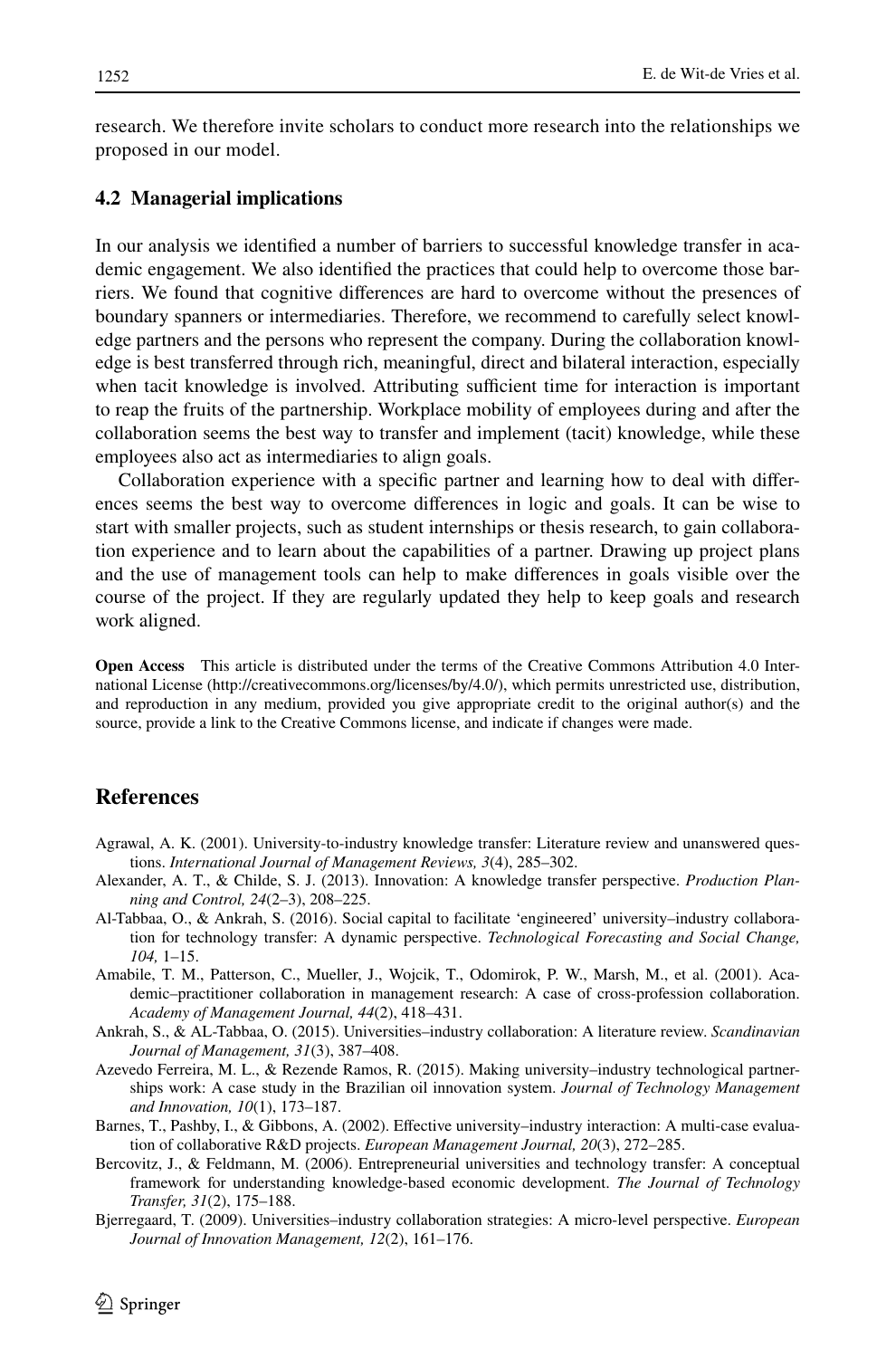- <span id="page-17-25"></span>Bjerregaard, T. (2010). Industry and academia in convergence: Micro-institutional dimensions of R&D collaboration. *Technovation, 30*(2), 100–108.
- <span id="page-17-4"></span>Bloedon, R. V., & Stokes, D. R. (1994). Making university/industry collaborative research succeed. *Research Technology Management, 37*(2), 44–48.
- <span id="page-17-5"></span>Bruneel, J., D'Este, P., & Salter, A. (2010). Investigating the factors that diminish the barriers to university– industry collaboration. *Research Policy, 39*(7), 858–868.
- <span id="page-17-8"></span>Buganza, T., Colombo, G., & Landoni, P. (2014). Small and medium enterprises' collaborations with universities for new product development: An analysis of the diferent phases. *Journal of Small Business and Enterprise Development, 21*(1), 69–86.
- <span id="page-17-9"></span>Canhoto, A. I., Quinton, S., Jackson, P., & Dibb, S. (2016). The co-production of value in digital, university–industry R&D collaborative projects. *Industrial Marketing Management, 56,* 86–96.
- <span id="page-17-18"></span>Chin, C. M. M., Yap, E. H., & Spowage, A. C. (2011). Project management methodology for university– industry collaborative projects. *Review of International Comparative Management/Revista De Management Comparat International, 12*(5), 901–918.
- <span id="page-17-1"></span>Cohen, W. M. (2002). Links and impacts: The infuence of public research on industrial R D. *Management Science, 48*(1), 1–23.
- <span id="page-17-7"></span>Cohen, W. M., & Levinthal, D. A. (1990). Absorptive capacity: A new perspective on learning and innovation. *Administrative Science Quarterly, 35*(1), 128–152.
- <span id="page-17-10"></span>Corley, E. A., Boardman, P. C., & Bozeman, B. (2006). Design and the management of multi-institutional research collaborations: Theoretical implications from two case studies. *Research Policy, 35*(7), 975–993.
- <span id="page-17-21"></span>Cyert, R. M., & Goodman, P. S. (1997). Creating efective university–industry alliances: An organizational learning perspective. *Organizational Dynamics, 25*(4), 45–57.
- <span id="page-17-0"></span>D'Este, P., & Perkmann, M. (2011). Why do academics engage with industry? The entrepreneurial university and individual motivations. *The Journal of Technology Transfer, 36*(3), 316–339.
- <span id="page-17-11"></span>Daghfous, A. (2004). An empirical investigation of the roles of prior knowledge and learning activities in technology transfer. *Technovation, 24*(12), 939–953.
- <span id="page-17-20"></span>Davenport, S., Davies, J., & Grimes, C. (1998). Collaborative research programmes: Building trust from difference. *Technovation, 19*(1), 31–40.
- <span id="page-17-16"></span>Estrada, I., Faems, D., Martin Cruz, N., & Perez Santana, P. (2016). The role of inter-partner dissimilarities in industry–university alliances: Insights from a comparative case study. *Research Policy, 45*(10), 2008–2022.
- <span id="page-17-6"></span>Galan-Muros, V., & Plewa, C. (2016). What drives and inhibits university–business cooperation in Europe? A comprehensive assessment. *R&D Management, 46*(2), 369–382.
- <span id="page-17-26"></span>Geuna, A., & Muscio, A. (2009). The governance of university knowledge transfer: A critical review of the literature. *Minerva*, *47*(1), 93–114.
- <span id="page-17-12"></span>Gertner, D., Roberts, J., & Charles, D. (2011). University–industry collaboration: A CoPs approach to KTPs. *Journal of Knowledge Management, 15*(4), 625–647.
- <span id="page-17-17"></span>Ghauri, P., & Rosendo-Rios, V. (2016). Organizational cross-cultural diferences in the context of innovation-oriented partnerships. *Cross Cultural and Strategic Management, 23*(1), 128–157.
- <span id="page-17-13"></span>Hadjimanolis, A. (2006). A case study of SME–university research collaboration in the context of a small peripheral country (Cyprus). *International Journal of Innovation Management, 10*(1), 65–88.
- <span id="page-17-2"></span>Hagedoorn, J. (2002). Inter-frm R&D partnerships: An overview of major trends and patterns since 1960. *Research Policy, 31*(4), 477–492.
- <span id="page-17-3"></span>Hagedoorn, J., Link, A. N., & Vonortas, N. S. (2000). Research partnerships. *Research Policy, 29*(4), 567–586.
- <span id="page-17-23"></span>Hansen, M. T. (1999). The search-transfer problem: The role of weak ties in sharing knowledge across organization subunits. *Administrative Science Quarterly, 44*(1), 82–111.
- <span id="page-17-14"></span>Harryson, S., Kliknaitė, S., & Dudkowski, R. (2007). Making innovative use of academic knowledge to enhance corporate technology innovation impact. *International Journal of Technology Management, 39*(1/2), 131–157.
- <span id="page-17-24"></span>Inkpen, A. C. (2000). Learning through joint ventures: A framework of knowledge acquisition. *Journal of Management Studies, 37*(7), 1019–1044.
- <span id="page-17-15"></span>Johnson, W., & Johnston, D. (2004). Organisational knowledge creating processes and the performance of university–industry collaborative R&D projects. *International Journal of Technology Management, 27*(1), 93–114.
- <span id="page-17-19"></span>Lane, P. J., & Lubatkin, M. (1998). Relative absorptive capacity and interorganizational learning. *Strategic Management Journal, 19*(5), 461–477.
- <span id="page-17-22"></span>Liyanage, S., & Mitchell, H. (1994). Strategic management of interactions at the academic–industry interface. *Technovation, 14*(10), 641–655.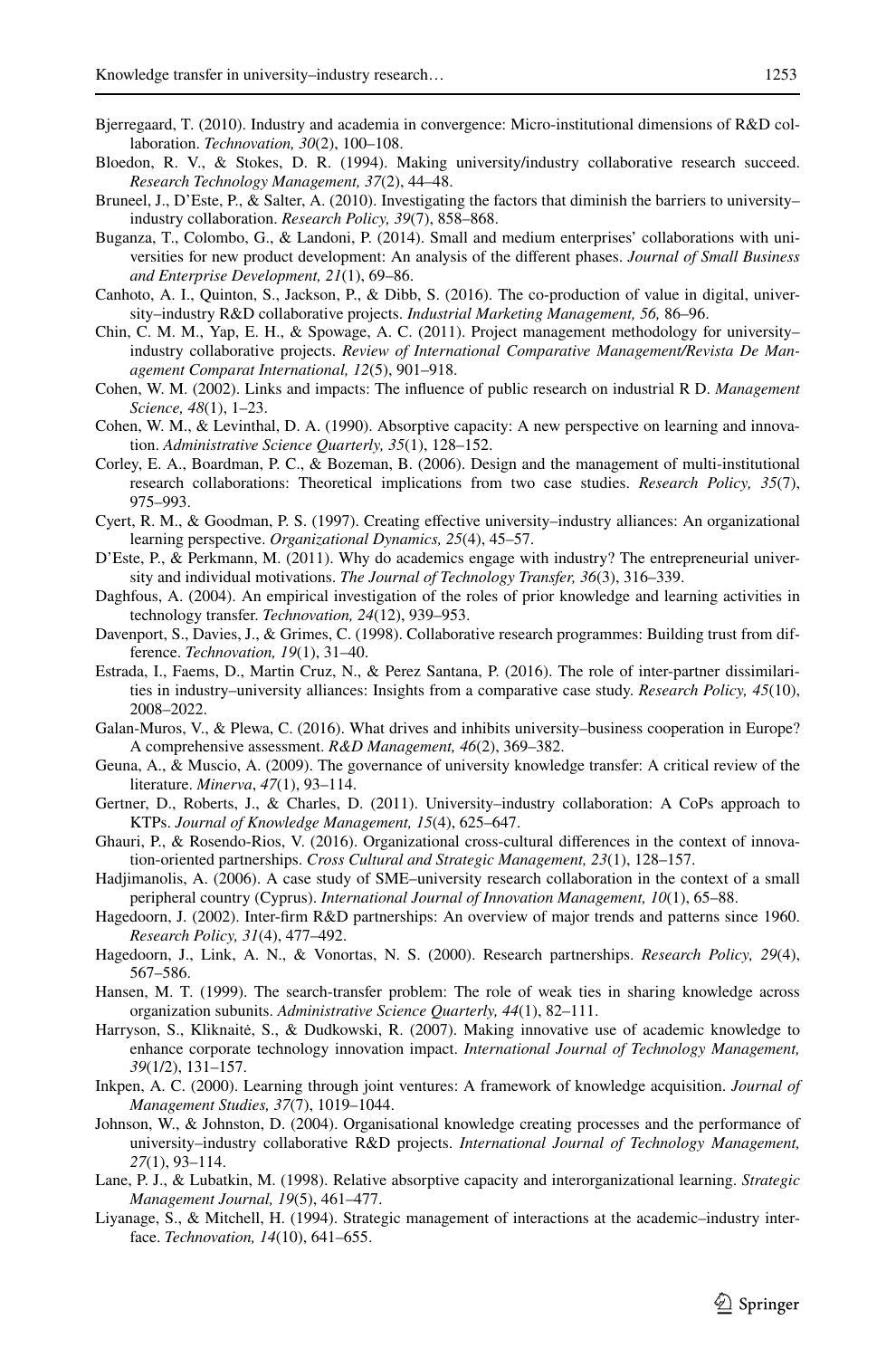- <span id="page-18-10"></span>McCabe, A., Parker, R., & Cox, S. (2016). The ceiling to coproduction in university–industry research collaboration. *Higher Education Research and Development, 35*(3), 560–574.
- <span id="page-18-11"></span>Mesny, A., & Mailhot, C. (2007). The difficult search for compromises in a Canadian industry/university research partnership. *The Canadian Journal of Sociology, 32*(2), 203–227.
- <span id="page-18-24"></span>Morandi, V. (2013). The management of industry–university joint research projects: How do partners coordinate and control R&D activities? *The Journal of Technology Transfer, 38*(2), 1–24.
- <span id="page-18-0"></span>Mowery, D. C., & Nelson, R. R. (2004). *Ivory tower and industrial innovation*. Palo Alto: Stanford University Press.
- <span id="page-18-18"></span>Mowery, D. C., & Shane, S. (2002). Introduction to the special issue on university entrepreneurship and technology transfer. *Management Science, 48*(1), 5–89.
- <span id="page-18-13"></span>Muscio, A., & Pozzali, A. (2013). The efects of cognitive distance in university–industry collaborations: Some evidence from Italian universities. *Journal of Technology Transfer, 38*(4), 486–508.
- <span id="page-18-6"></span>Nicolini, D. (2009). Zooming in and out: Studying practices by switching theoretical lenses and trailing connections. *Organization Studies, 30*(12), 1391–1418.
- <span id="page-18-22"></span>Nonaka, I. (1994). A dynamic theory of organizational knowledge creation. *Organization Science, 5*(1), 14–37.
- <span id="page-18-7"></span>Ouzzani, M., Hammady, H., Fedorowicz, Z., & Elmagarmid, A. (2016). Rayyan—A web and mobile app for systematic reviews. *Systematic Reviews, 5,* 210.
- <span id="page-18-19"></span>Partha, D., & David, P. A. (1994). Toward a new economics of science. *Research Policy, 23*(5), 487–521.
- <span id="page-18-5"></span>Perkmann, M., King, Z., & Pavelin, S. (2011). Engaging excellence? efects of faculty quality on university engagement with industry. *Research Policy, 40*(4), 539–552.
- <span id="page-18-3"></span>Perkmann, M., Tartari, V., McKelvey, M., Autio, E., Broström, A., D'Este, P., et al. (2013). Academic engagement and commercialisation: A review of the literature on university–industry relations. *Research Policy, 42*(2), 423–442.
- <span id="page-18-4"></span>Perkmann, M., & Walsh, K. (2007). University–industry relationships and open innovation: Towards a research agenda. *International Journal of Management Reviews, 9*(4), 259–280.
- <span id="page-18-15"></span>Philbin, S. (2008). Measuring the performance of research collaborations. *Measuring Business Excellence, 12*(3), 16–23.
- <span id="page-18-16"></span>Pinheiro, M. L., Pinho, J. C., & Lucas, C. (2015). The outset of UI R&D relationships: The specifc case of biological sciences. *European Journal of Innovation Management, 18*(3), 282–306.
- <span id="page-18-14"></span>Plewa, C., Korf, N., Baaken, T., & Macpherson, G. (2013a). University–industry linkage evolution: An empirical investigation of relational success factors. *R&D Management, 43*(4), 365–380.
- <span id="page-18-23"></span>Plewa, C., Korf, N., Johnson, C., Macpherson, G., Baaken, T., & Rampersad, G. C. (2013b). The evolution of university–industry linkages—A framework. *Journal of Engineering and Technology Management, 30*(1), 21–44.
- <span id="page-18-8"></span>Polanyi, M. (1966). The logic of tacit inference. *Philosophy, 41*(155), 1–18.
- <span id="page-18-26"></span>Powell, W. W., Koput, K. W., & Smith-Doerr, L. (1996). Interorganizational collaboration and the locus of innovation: Networks of learning in biotechnology. *Administrative Science Quarterly, 41*(1), 116–145.
- <span id="page-18-2"></span>Salter, A. J., & Martin, B. R. (2001). The economic benefts of publicly funded basic research: A critical review. *Research Policy, 30*(3), 509–532.
- <span id="page-18-12"></span>Sandberg, J., Holmström, J., Napier, N., & Levén, P. (2015). Balancing diversity in innovation networks: Trading zones in university–industry R&D collaboration. *European Journal of Innovation Management, 18*(1), 44–69.
- <span id="page-18-9"></span>Santoro, M. D., & Bierly, P. E. (2006). Facilitators of knowledge transfer in university–industry collaborations: A knowledge-based perspective. *IEEE Transactions On Engineering Management, 53*(4), 495–507.
- <span id="page-18-20"></span>Santoro, M. D., & Gopalakrishnan, S. (2001). Relationship dynamics between university research centres and industrial frms: Their impact on technology transfer activities. *The Journal of Technology Transfer, 26*(1–2), 163–171.
- <span id="page-18-25"></span>Saparito, P. A., Chen, C. C., & Sapienza, H. J. (2004). The role of relational trust in bank–small frm relationships. *Academy of Management Journal, 47*(3), 400–410.
- <span id="page-18-21"></span>Schartinger, D., Rammer, C., Fischer, M. M., & Fröhlich, J. (2002). Knowledge interactions between universities and industry in Austria: Sectoral patterns and determinants. *Research Policy, 31*(3), 303–328.
- <span id="page-18-1"></span>Shane, S. (2005). In S. Shane (Ed.), *Economic development through entrepreneurship: Government, university and business linkages*. Cheltenham: Edward Elgar.
- <span id="page-18-17"></span>Sherwood, A. L., & Covin, J. G. (2008). Knowledge acquisition in University–Industry alliances: An empirical investigation from a learning theory perspective. *Journal of Product Innovation Management, 25*(2), 162–179.